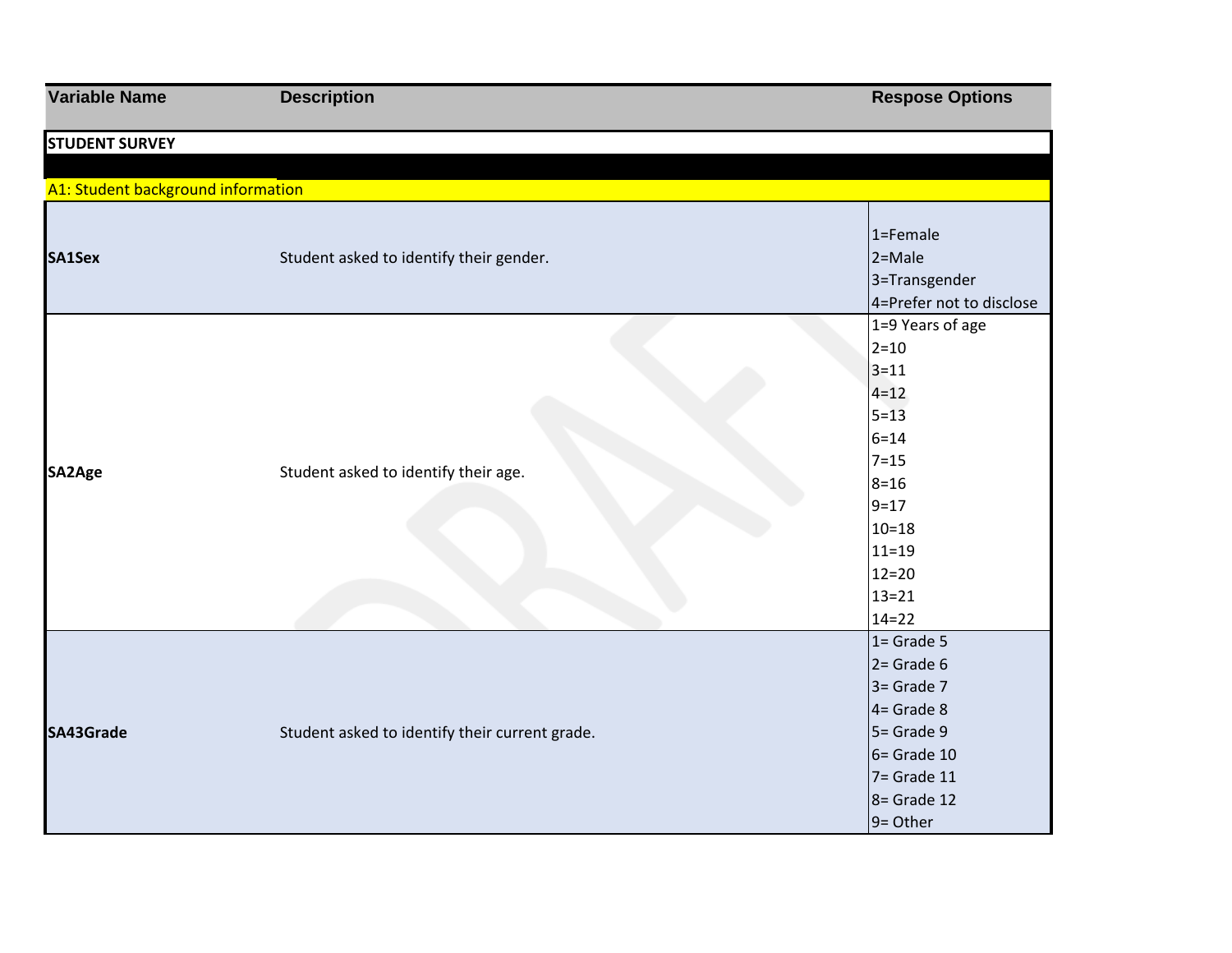| SA4CanadianBorn           | Is the student born in Canada?                                                                      | $1 = No$                |
|---------------------------|-----------------------------------------------------------------------------------------------------|-------------------------|
|                           |                                                                                                     | $2 = Yes$               |
|                           |                                                                                                     | $1 = 4$ years of age or |
|                           |                                                                                                     | younger                 |
| SA5ImmAge                 | How old was a student when they immigrated to Canada?                                               | $2 = 5-9$ years of age  |
|                           |                                                                                                     | 3=10-14 years of age    |
|                           |                                                                                                     | 4=15 years of age or    |
|                           |                                                                                                     | older                   |
|                           | Which category best describes a student's race or cultural group? (Mark all that                    |                         |
|                           | apply)                                                                                              |                         |
| <b>SA6White</b>           | Does a student identify as White?                                                                   |                         |
| SA6EA                     | Does a student identify as East Asian? (Chinese, Japanese, Korean)                                  |                         |
| <b>SA6SEA</b>             | Does a student identify as Southeast Asian? (Vietnamese, Flipino, Cambodian,                        |                         |
|                           | Malaysian, Laotian)                                                                                 |                         |
| SA6SA                     | Does a student identify as South Asian? (East Indian Pakistani, Sri Lankan, Afghan,                 |                         |
|                           | Bangladeshi)                                                                                        | Mark if applicable      |
| SA6WA                     | Does a student identify as West Asian or Arab? (Iraqi, Syrian, Lebanese, Egyptian)                  |                         |
| <b>SA6Black</b>           | Does a student identify as Black?                                                                   |                         |
| SA6Latin                  | Does a student identify as Latin?                                                                   |                         |
| SA6Ab                     | Does a student identify as Aboriginal?                                                              |                         |
| SA6Other                  | Does a student identify as "other" race or cultural group?                                          |                         |
|                           |                                                                                                     |                         |
| <b>B1: School Climate</b> |                                                                                                     |                         |
|                           | How much do you agree or disagree with the following statements about your                          |                         |
| <b>SB11</b>               | school:                                                                                             |                         |
| <b>SB12</b>               | Teachers treat students with respect.                                                               |                         |
|                           | Students are taught to feel responsible for how they act.                                           |                         |
| <b>SB13</b>               | The school rules are fair.                                                                          |                         |
| <b>SB14</b>               | Students are taught to understand how others think and feel.<br>Teachers care about their students. |                         |
| <b>SB15</b>               |                                                                                                     |                         |
| <b>SB16</b>               | The consequences of breaking school rules are fair.                                                 |                         |
| <b>SB17</b>               | Teachers expect all students to work hard.                                                          |                         |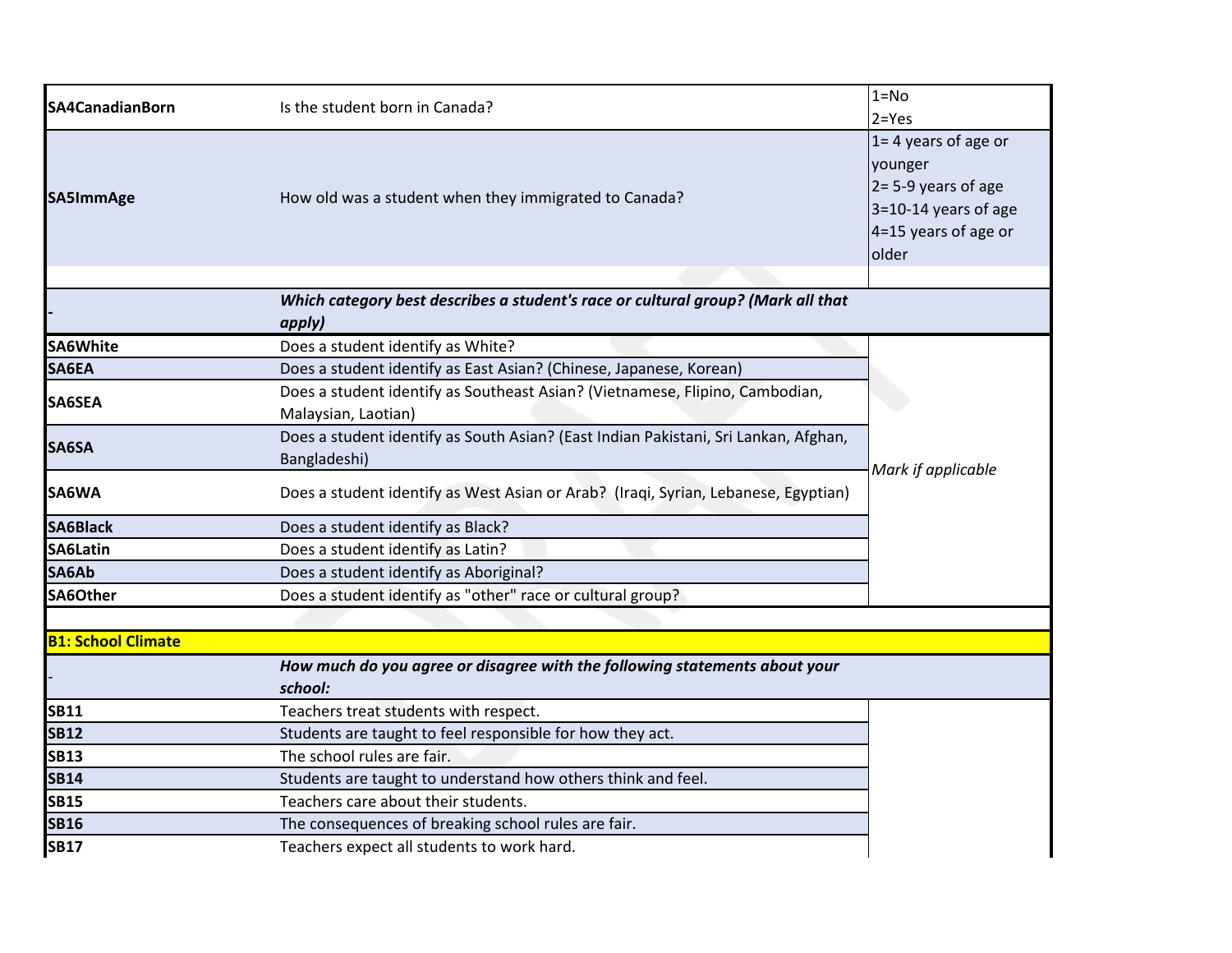| <b>SB18</b>  | Students know how they are expected to act.                    |                |
|--------------|----------------------------------------------------------------|----------------|
| <b>SB19</b>  | Teachers require students to work hard to get good grades.     | 1=Disagreealot |
| <b>SB110</b> | Students are friendly with each other.                         | 2=Disagree     |
| <b>SB111</b> | Students are taught that they can control their own behaviour. | 3=Agree        |
| <b>SB112</b> | Teachers expect students to do their best all the time.        | 4=Agree a lot  |
| <b>SB113</b> | Students know what the rules are.                              |                |
| <b>SB114</b> | Students care about each other.                                |                |
| <b>SB115</b> | Teachers listen to students when they have problems.           |                |
| <b>SB116</b> | Students are taught how to solve conflicts with others.        |                |
| <b>SB117</b> | Adults in this school treat students fairly.                   |                |
| <b>SB118</b> | Students are taught they should care about how others feel.    |                |
| <b>SB119</b> | Students treat each other with respect.                        |                |
| <b>SB120</b> | Students get along with each other.                            |                |

| <b>B2: School Belonging</b> |                                                                                                   |                                                             |
|-----------------------------|---------------------------------------------------------------------------------------------------|-------------------------------------------------------------|
|                             | How much do you agree or disagree with the following statements about your<br>feelings at school: |                                                             |
| <b>SB2Close</b>             | I feel close to people at this school                                                             | 1 = Strongly Disagree<br>2 = Disagree<br>$3 = \text{Agree}$ |
| <b>SB2Belong</b>            | I feel like I belong at this school                                                               | 4= Strongly Agree                                           |
| <b>SB2Happy</b>             | am happy to be at this school                                                                     |                                                             |

| <b>B3: School Safety</b> |                                                   |                                        |
|--------------------------|---------------------------------------------------|----------------------------------------|
|                          | How safe do you feel in the following situations: |                                        |
| SB3Safe1                 | In the hallways or stairwells of this school?     |                                        |
| SB3Safe2                 | In the bathrooms or change rooms of this school?  | $1 =$ Not safe<br>$-2$ = Somewhat safe |
| SB3Safe3                 | Outside or around this school?                    | $-3$ Mostly safe                       |
| SB3Safe4                 | On your way to and from school?                   | $-4$ = Very safe                       |
| SB3Safe5                 | In your classes at this school?                   |                                        |

**B4: Academic Achievement**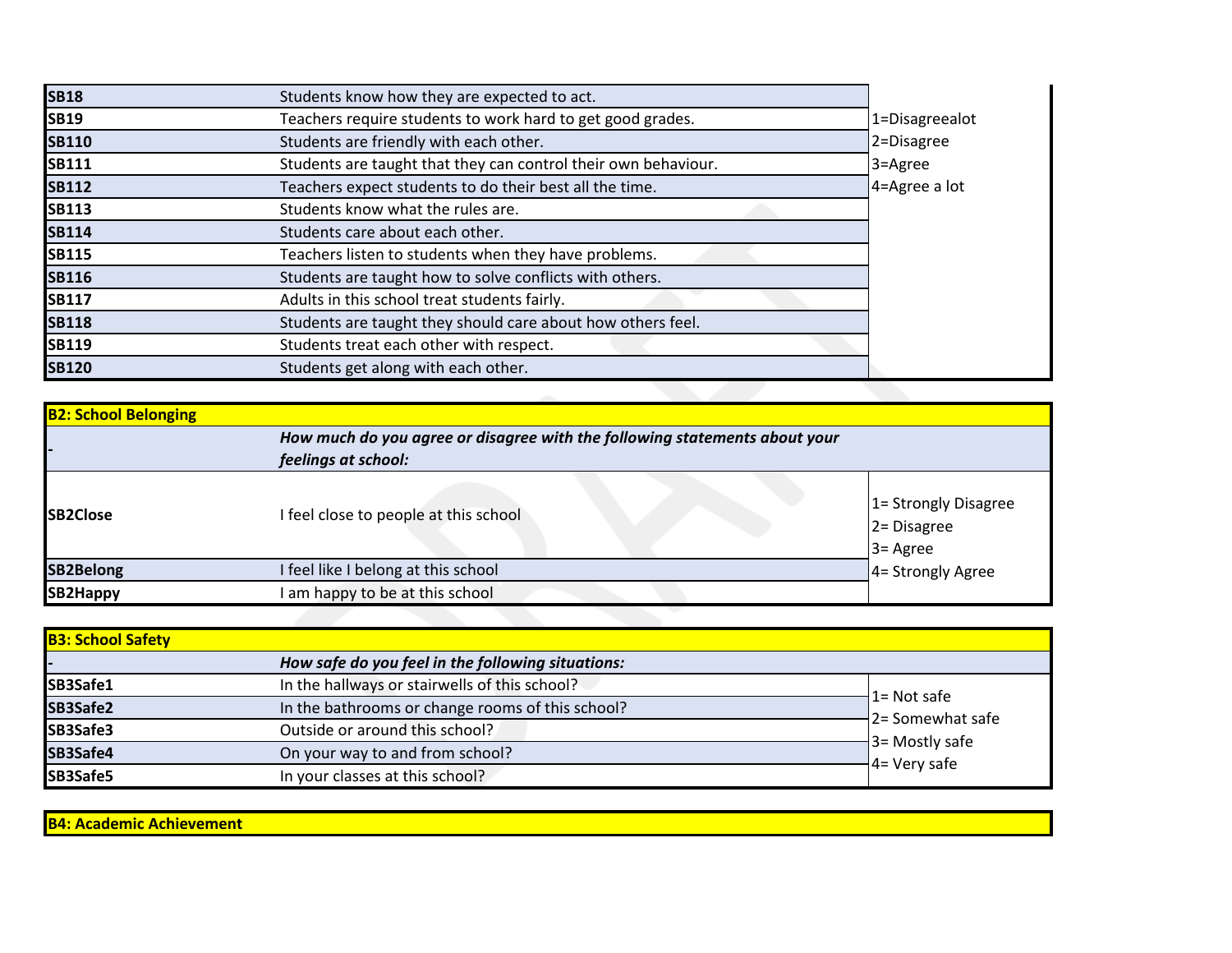|                   | Based on your report card and school work, how are you doing in the following<br>subjects: (Self-reported) |                                           |
|-------------------|------------------------------------------------------------------------------------------------------------|-------------------------------------------|
| SB4English        | English/Language                                                                                           | $1 = A (80-90)$<br>$2 = B(70-79)$         |
| SB4Math           | <b>Mathematics</b>                                                                                         | $3 = C (60-69)$<br>$4 = D$ or lower (<60) |
| <b>SB4Overall</b> | Overall                                                                                                    | 5 = Do not take this<br>subject           |
|                   |                                                                                                            |                                           |

| <b>B5: Extra-cirricular activites at school</b> |                                                                                                                                                                              |                                                                                              |  |
|-------------------------------------------------|------------------------------------------------------------------------------------------------------------------------------------------------------------------------------|----------------------------------------------------------------------------------------------|--|
|                                                 | How often do you participate in the following activities at school, but not in<br>class:                                                                                     |                                                                                              |  |
| SB5Activity1                                    | Played sports on a team, and/or taken part in physical activities (e.g., dance, karate, 1= Almost Never<br>gymnastics), with a coach or instructor, other than in gym class? | 2 = About Once a Month<br>3 = About Once a Week<br>$4 = A$ few times a Week<br>5 = Most Days |  |
| SB5Activity2                                    | Taken part in art, drama or music groups, outside of class?                                                                                                                  |                                                                                              |  |
| SB5Activity3                                    | Taken part in a school club or group such as yearbook club, photography club or<br>student council?                                                                          |                                                                                              |  |

| <b>B6: Bullying</b>  |                                                                                                                                    |                                                 |
|----------------------|------------------------------------------------------------------------------------------------------------------------------------|-------------------------------------------------|
|                      | During the past 6 months, how often have you been bullied by other students:                                                       |                                                 |
| <b>SB6Physical</b>   | Physically (e.g., hit, pushed, shoved, kicked, beaten up, had your things damaged or<br>stolen)?                                   |                                                 |
| <b>SB6Verbal</b>     | Verbally (e.g., called names, teased hurtfully, insulted, threatened)?                                                             |                                                 |
| <b>SB6Social</b>     | Socially (e.g., excluded from a group, gossiped or spread rumours)?                                                                |                                                 |
| <b>SB6Electronic</b> | Electronically (e.g., used the internet, social media, or text messages to exclude,<br>threaten, embarrass or hurt your feelings)? | l 1= Never<br>2= Once or a Few Times            |
| <b>SB6Racial</b>     | Racially/ethnically (e.g., treated differently or badly because of your race, skin<br>colour or ethnic background)?                | 3 = Once or Twice a<br>Month                    |
| SB6Appearance        | Because of your appearance (e.g., treated differently or badly because of your<br>weight or the way you look)?                     | 4= Once or Twice a Week<br>5 = Almost Every Day |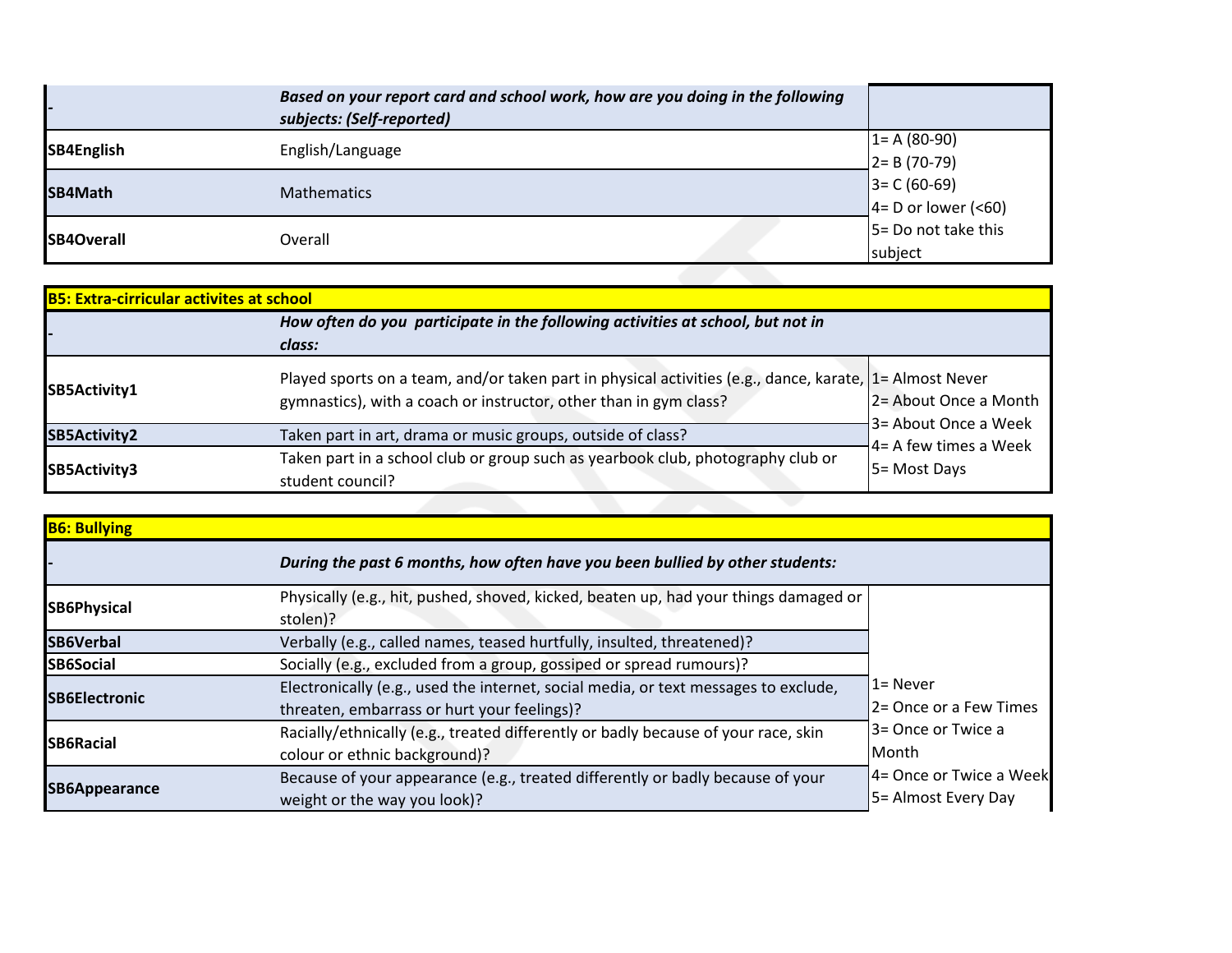|--|

| <b>B7: Truancy/Suspensions/Sent to Office</b> |                                                                             |                                          |  |
|-----------------------------------------------|-----------------------------------------------------------------------------|------------------------------------------|--|
|                                               | During the past 6 months, how many times have you:                          |                                          |  |
| SB7Skip                                       | Skipped school or cut classes without permission                            | l 1= Never                               |  |
| <b>SB7Suspend</b>                             | Been suspended from school                                                  | $2 = 1$ or 2 Times<br>$3 = 3$ or 4 Times |  |
| <b>SB7Office</b>                              | Been sent to the office because you were misbehaving or acting out in class | $4 = 5$ or More Times                    |  |

| <b>C1: Teaching Strategies and Interactions</b> | During the past three months, how often has your teacher:                                              |                                                           |
|-------------------------------------------------|--------------------------------------------------------------------------------------------------------|-----------------------------------------------------------|
| SC1Teacher1                                     | Noticed that you were upset and asked you about what was going on?                                     |                                                           |
| <b>SC1Teacher2</b>                              | Talked with you about how to deal with stressful experiences?                                          |                                                           |
| <b>ISC1Teacher3</b>                             | Gave you the opportunity to discuss something that was bothering you?                                  | 1=Never<br>2=Rarely<br>3=Sometimes<br>4=Often<br>5=Always |
| <b>SC1Teacher4</b>                              | Asked you to work with other students to complete an assignment or learn<br>something new?             |                                                           |
| SC1Teacher5                                     | Asked you to discuss class material with other students in your class?                                 |                                                           |
| <b>SC1Teacher6</b>                              | Provided time for you and other students in your class to work together on class-<br>related material? |                                                           |
| SC1Teacher7                                     | Reviewed the classroom rules for student behaviour?                                                    |                                                           |
| SC1Teacher8                                     | Acknowledged good behaviour in the classroom?                                                          |                                                           |

| <b>C2: Quality of student group interaction</b> |                                                                |                         |  |
|-------------------------------------------------|----------------------------------------------------------------|-------------------------|--|
|                                                 | During the past three months, how often did the group members: |                         |  |
| SC2Group1                                       | Pay attention to what every member had to say?                 | 1=Never<br>2=Rarely     |  |
| <b>SC2Group2</b>                                | Make sure that every member had a chance to participate?       | 3=Sometimes             |  |
| SC2Group3                                       | Work together to solve the group's problems?                   | $4 =$ Often<br>5=Always |  |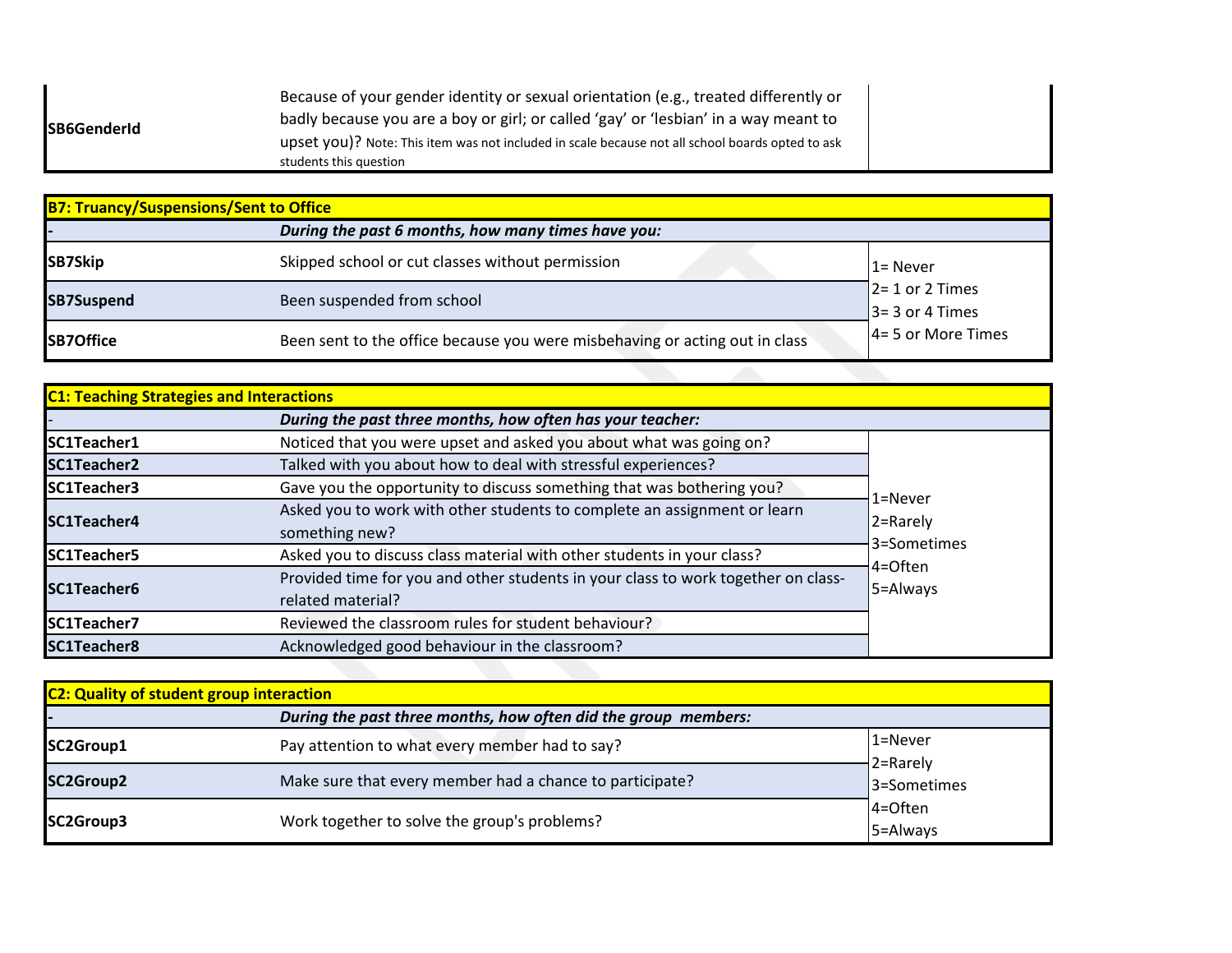| <b>C3: Classroom Preparedness</b> |                                           |                          |
|-----------------------------------|-------------------------------------------|--------------------------|
|                                   | In this class, how often do you:          |                          |
| SC3Participate                    | Come to class prepared to participate?    | 1=Never                  |
| <b>SC3Material</b>                | Come to class with all of your materials? | 2=Rarely<br>43=Sometimes |
| SC3Attn                           | Pay attention in class?                   | 4=Often                  |
| <b>SC3Instr</b>                   | Follow instructions well?                 | 5=Always                 |

| <b>D1: Social Competence</b> |                                                                           |                             |
|------------------------------|---------------------------------------------------------------------------|-----------------------------|
|                              | How much do you agree with the following statements:                      |                             |
| <b>SD11</b>                  | I can cheer someone up who is feeling sad.                                |                             |
| <b>SD12</b>                  | I listen carefully to what other people say to me.                        |                             |
| <b>SD13</b>                  | I am good at working with other students.                                 | 1=Strongly Disagree         |
| <b>SD14</b>                  | I know how to disagree without starting a fight or argument.              | 2 = Disagree                |
| <b>SD15</b>                  | I'm good at helping other people.                                         | 3=Agree<br>4=Strongly Agree |
| <b>SD16</b>                  | I try to understand how other people feel and think.                      |                             |
| <b>SD17</b>                  | If I get angry with a friend, I can talk about it and make things better. |                             |

| <b>D2: Positive mental health</b> |                                                                              |                         |
|-----------------------------------|------------------------------------------------------------------------------|-------------------------|
|                                   | During the past 6 months, how often did you feel:                            |                         |
| SD2Happy                          | Happy?                                                                       |                         |
| SD2Interest                       | Interested in life?                                                          | $1 =$ Never             |
| SD <sub>2</sub> Sat               | Satisfied with life?                                                         | 2=Rarely<br>3=Sometimes |
| SD2Belong                         | That you belonged to a community (like a social group, your school, or your  | 4=Often                 |
| <b>ISD2Warm</b>                   | neighbourhood)?<br>That you had warm and trusting relationships with others? | 5=Always                |

| <b>D3: Friendship Quality</b> |                                                                               |                     |
|-------------------------------|-------------------------------------------------------------------------------|---------------------|
|                               | Please indicate how true each statement is for you and your friend(s).        |                     |
| SD3Friend1                    | I have at least one friend that I can talk to when something is bothering me. | 1=Never or Not True |
| SD3Friend2                    | I have at least one friend that I can trust and rely on.                      | 2 = Sometimes or    |
| SD3Friend3                    | I have at least one friend that I can count on for help and comfort.          | Somewhat True       |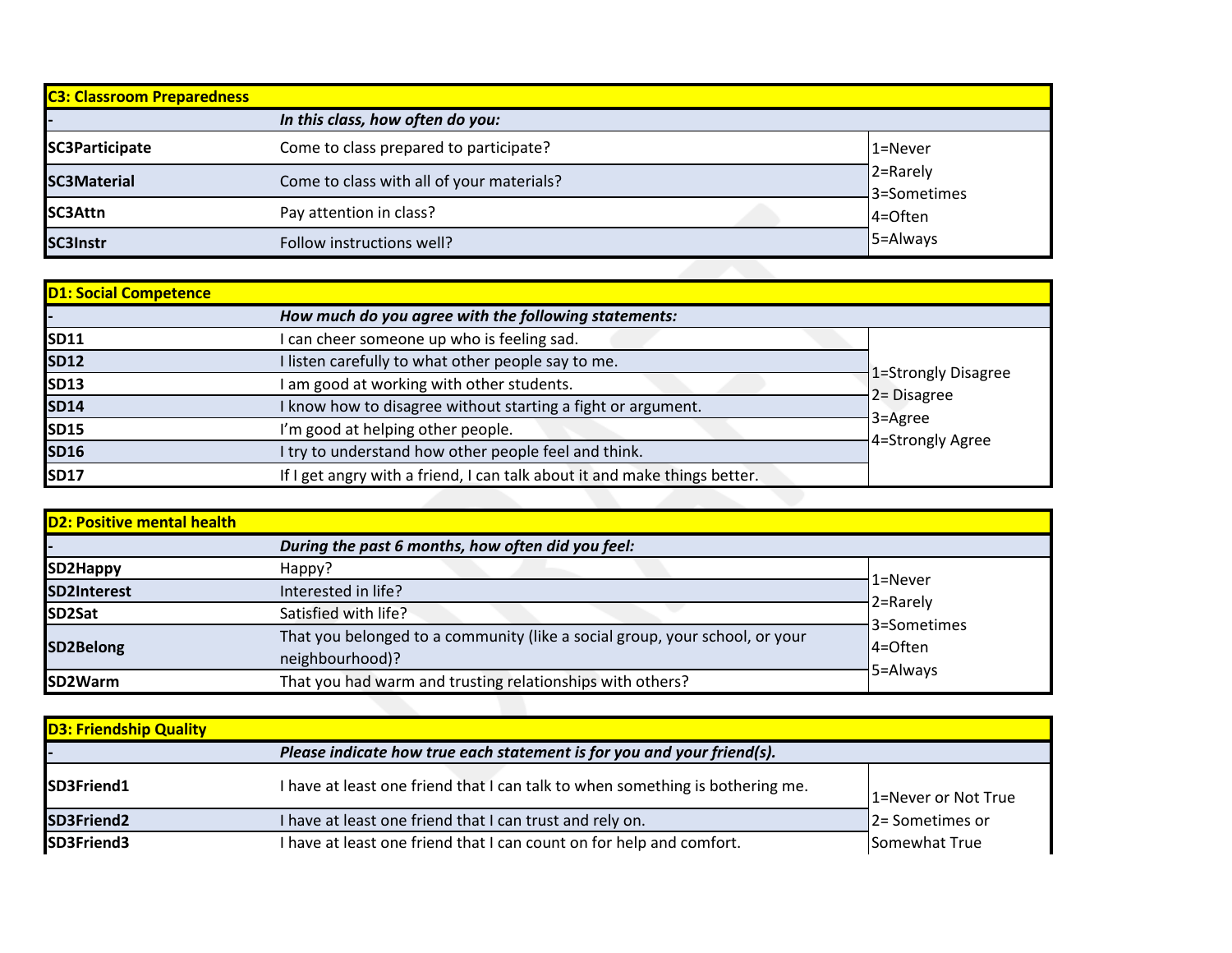| <b>D4: Healthy Lifestyle Behaviours</b> |                                                                                                                        |                              |
|-----------------------------------------|------------------------------------------------------------------------------------------------------------------------|------------------------------|
|                                         | Over the past 7 days, how often did you:                                                                               |                              |
| <b>SD4Breakfast</b>                     | Eat breakfast?                                                                                                         | 1=No days                    |
| SD4Sleep                                | Get a good night's sleep?                                                                                              | $2=1-2$ Days<br>$3=3-4$ Days |
| <b>SD4SPA</b>                           | Engage in physical activity for at least 60 minutes, that increased your heart rate<br>and made you get out of breath? | $4=5-6$ Days<br>5=Every day  |

| <b>D5: Mental health problems checklist</b> |                                                                               |                       |
|---------------------------------------------|-------------------------------------------------------------------------------|-----------------------|
|                                             | Please select the response that best describes you now or within the past six |                       |
|                                             | months.                                                                       |                       |
| <b>SD51</b>                                 | I have trouble concentrating or paying attention.                             |                       |
| <b>SD52</b>                                 | I am easily distracted, have difficulty sticking to any activity.             |                       |
| <b>SD53</b>                                 | I have trouble sitting still.                                                 |                       |
| <b>SD54</b>                                 | I fail to finish things I start.                                              |                       |
| <b>SD55</b>                                 | I lose my temper.                                                             |                       |
| <b>SD56</b>                                 | I argue a lot with adults.                                                    |                       |
| <b>SD57</b>                                 | am defiant and talk back to people.                                           |                       |
| <b>SD58</b>                                 | I am angry and resentful.                                                     |                       |
| <b>SD59</b>                                 | I get back at people.                                                         |                       |
| <b>SD510</b>                                | I am unhappy, sad or depressed.                                               |                       |
| SD511                                       | am moody or irritable.                                                        |                       |
| <b>SD512</b>                                | I get no pleasure from usual activities.                                      | 1=Never or not true   |
| <b>SD513</b>                                | I feel overtired or lack energy.                                              | 2= Sometimes or       |
| <b>SD514</b>                                | I feel worthless or inferior.                                                 | somewhat true         |
| <b>SD515</b>                                | I am too fearful or anxious.                                                  | 3= Often or very true |
| <b>SD516</b>                                | I find it hard to stop worrying.                                              |                       |
| <b>SD517</b>                                | am anxious or on edge.                                                        |                       |
| <b>SD518</b>                                | I am nervous or tense.                                                        |                       |
| <b>SD519</b>                                | I threaten to hurt people.                                                    |                       |
| <b>SD520</b>                                | physically attack people.                                                     |                       |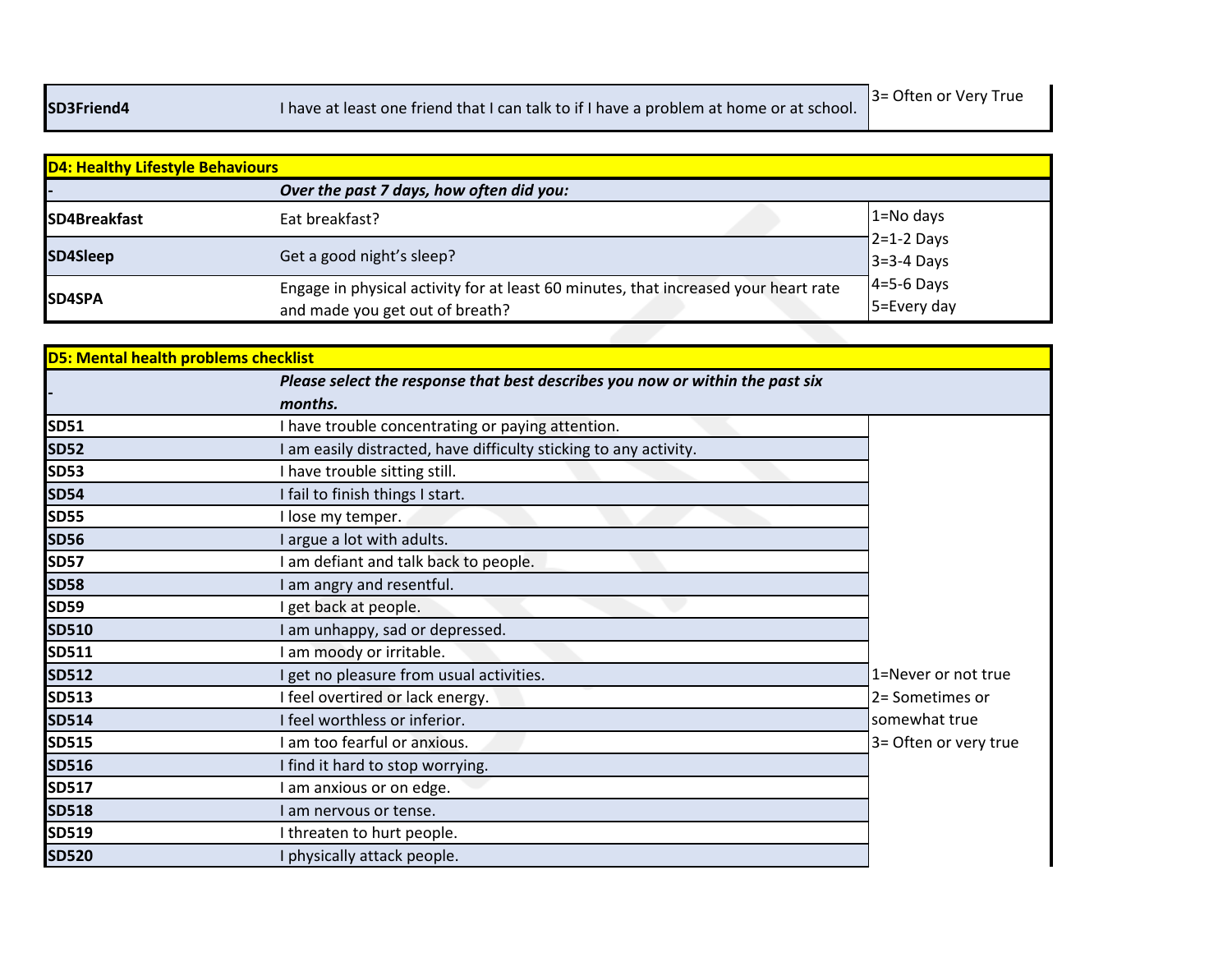| <b>SD521</b> | I get in many fights.                                     |
|--------------|-----------------------------------------------------------|
| <b>SD522</b> | I damage schools or other property.                       |
| <b>SD523</b> | I disobey at school.                                      |
| <b>SD524</b> | I use weapons when fighting.                              |
| <b>SD525</b> | I steal things from places other than home.               |
| <b>SD526</b> | I have broken into someone else's house, building or car. |

| D6-D7: Self-perception of emotional and behavioural problems and need for professional help |                                                                                  |           |
|---------------------------------------------------------------------------------------------|----------------------------------------------------------------------------------|-----------|
| <b>SD6</b>                                                                                  | During the past six months, do you think that you have had any emotional or      | $1 = No$  |
|                                                                                             | behavioural problems?                                                            | $ 2=Yes$  |
| <b>ISD7</b>                                                                                 | Do you think that you need or needed any professional help (e.g., from a doctor, | $1 = No$  |
|                                                                                             | counsellor or other mental health worker) with these problems?                   | $2 = Yes$ |

| 1=I have never tried<br>smoking, not even a few<br>puffs<br>$2 = 1$ have tried smoking,<br>but only once or twice<br>Which of the following best describes your experience with smoking cigarettes?<br>SD8Smoke<br>3= I used to smoke every<br>day, but have not<br>last month<br>4= I smoke sometimes,<br>but not every day<br>5 = I usually smoke at<br>least 1 cigarette a day | <b>D8: Smoking cigarettes</b> |  |                           |
|-----------------------------------------------------------------------------------------------------------------------------------------------------------------------------------------------------------------------------------------------------------------------------------------------------------------------------------------------------------------------------------|-------------------------------|--|---------------------------|
|                                                                                                                                                                                                                                                                                                                                                                                   |                               |  | smoked a cigarette in the |

**D9: Marijuana or Cannabis Product use**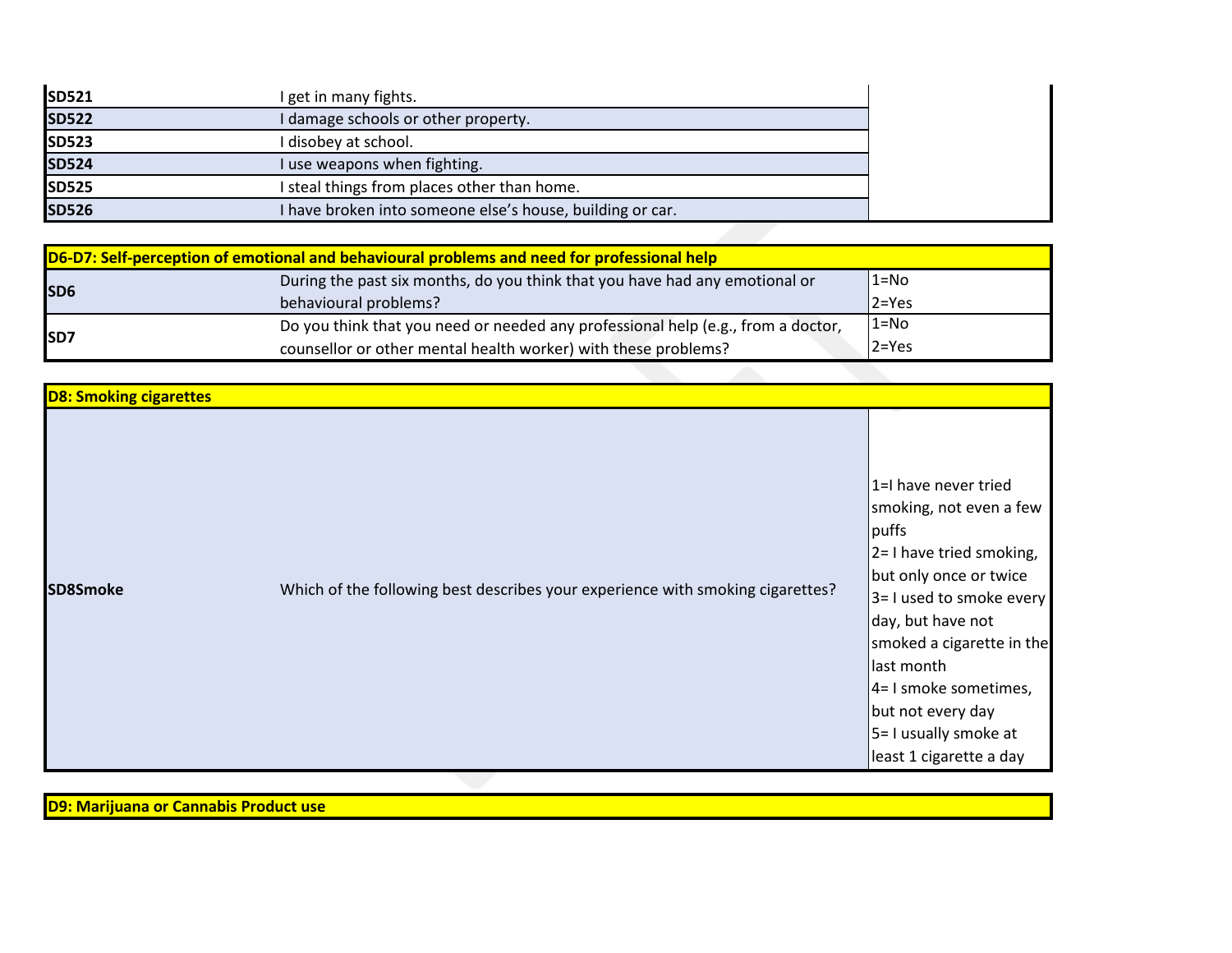| Which of the following best describes your experience with using marijuana and<br>SD9Marij<br>cannabis products (also known as weed, blunt, cheeba, ganja, chronic or pot)? | 1=I have never tried<br>marijuana<br>$2 = 1$ have tried<br>marijuana, but only once<br>lor twice<br>3= I used to smoke<br>marijuana once a week,<br>but have not done so in<br>the last month<br>$4=1$ smoke sometimes,<br>but not every week<br>5 = I usually smoke<br>marijuana at least once a<br>week |
|-----------------------------------------------------------------------------------------------------------------------------------------------------------------------------|-----------------------------------------------------------------------------------------------------------------------------------------------------------------------------------------------------------------------------------------------------------------------------------------------------------|
|-----------------------------------------------------------------------------------------------------------------------------------------------------------------------------|-----------------------------------------------------------------------------------------------------------------------------------------------------------------------------------------------------------------------------------------------------------------------------------------------------------|

| <b>D10: Alcohol Consumption</b> |                                                                                                                                                                                                                                       |
|---------------------------------|---------------------------------------------------------------------------------------------------------------------------------------------------------------------------------------------------------------------------------------|
|                                 | 1=Never                                                                                                                                                                                                                               |
|                                 | $2 =$ Once                                                                                                                                                                                                                            |
|                                 | $3=2 \times 1$                                                                                                                                                                                                                        |
|                                 |                                                                                                                                                                                                                                       |
|                                 | $5 = 4$ times                                                                                                                                                                                                                         |
|                                 | 6=5 or more times                                                                                                                                                                                                                     |
|                                 | How many times in the past 4 weeks have you had 5 or more drinks of alcohol on<br>the same occasion? A drink of alcohol is, for example: one bottle or beer, one glass $\vert_{4=3 \text{ times}}$<br>of wine, or one shot of liquor. |

| <b>E1: Recieved mental health services at school</b> |                                                                                                                                                           |                        |
|------------------------------------------------------|-----------------------------------------------------------------------------------------------------------------------------------------------------------|------------------------|
| <b>SE1</b>                                           | During the past six months, did you receive any individual or group counselling or<br>any other help at school for concerns regarding your mental health? | $"1 = No$<br>$2 = Yes$ |
|                                                      |                                                                                                                                                           |                        |

| <b>IE2: Overall r</b><br><u>recleved</u><br>атіну от |  |  |
|------------------------------------------------------|--|--|
|                                                      |  |  |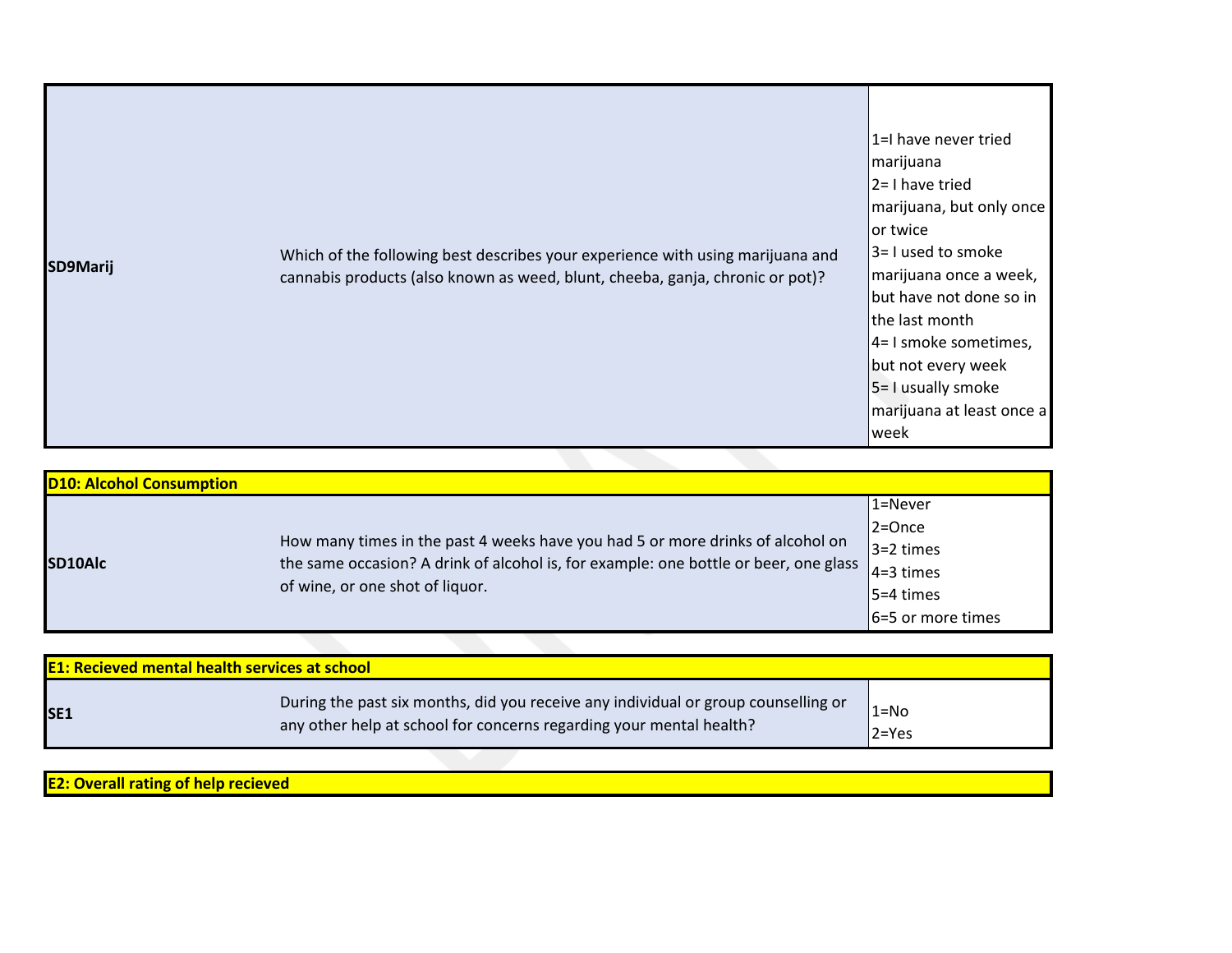|                 |                                                    | $\vert$ 1=Extremely helpful |
|-----------------|----------------------------------------------------|-----------------------------|
|                 |                                                    | $ 2=V$ ery helpful          |
| SE <sub>2</sub> | Overall, how would you rate the help you received? | 3=Somewhat helpful          |
|                 |                                                    | $4 = A$ little bit helpful  |
|                 |                                                    | 5=Not helpful               |

| <b>E3: Willingness to seek help, if needed</b> |                                                                                                                                                                                                                                                                  |                         |  |
|------------------------------------------------|------------------------------------------------------------------------------------------------------------------------------------------------------------------------------------------------------------------------------------------------------------------|-------------------------|--|
| <b>SE3</b>                                     | If you felt that you needed help for concerns regarding your mental health, would<br>you see or speak to a school social worker, child and youth worker/counsellor,<br>psychologist, nurse, teacher or other staff person at the school about these<br>concerns? | $12 = No$<br>$12 = Yes$ |  |
|                                                |                                                                                                                                                                                                                                                                  |                         |  |

| <b>E4: Barriers to seeking help</b> |                                                     |                                                                              |  |
|-------------------------------------|-----------------------------------------------------|------------------------------------------------------------------------------|--|
|                                     |                                                     | Why would you not see or speak to someone from school if you needed help for |  |
|                                     | concerns with your mental health?                   |                                                                              |  |
| <b>SE4Worry</b>                     | Worried about what others would think of me.        |                                                                              |  |
| SE4Trust                            | Lack of trust in these people - word would get out. | $1 = No$                                                                     |  |
| SE4Myself                           | Prefer to handle the problem myself.                | $2 = Yes$                                                                    |  |
| <b>SE4Able</b>                      | Don't think these people would be able to help.     |                                                                              |  |
| <b>SE4DK</b>                        | Wouldn't know who to approach.                      |                                                                              |  |
|                                     |                                                     |                                                                              |  |

| <b>E5: Professional help seeking</b>                                              |                                                                                     |           |
|-----------------------------------------------------------------------------------|-------------------------------------------------------------------------------------|-----------|
| During the past six months, did you speak with any of the following professionals |                                                                                     |           |
|                                                                                   | regarding your mental health?                                                       |           |
| <b>ISE5Doc</b>                                                                    | A doctor's office                                                                   |           |
| <b>ISE5Counc</b>                                                                  | A counsellor's office, such as a psychiatrist, psychologist, social worker or other |           |
|                                                                                   | type of counsellor                                                                  | $1 = No$  |
| <b>SE5Walkin</b>                                                                  | A walk-in clinic                                                                    | $2 = Yes$ |
| <b>SE5Urgent</b>                                                                  | An urgent care clinic or emergency room                                             |           |
| SE5Hospital                                                                       | A hospital                                                                          |           |
| <b>SE5Agency</b>                                                                  | An agency that provides mental health or addiction services for youth               |           |

**E6: Informal help seeking**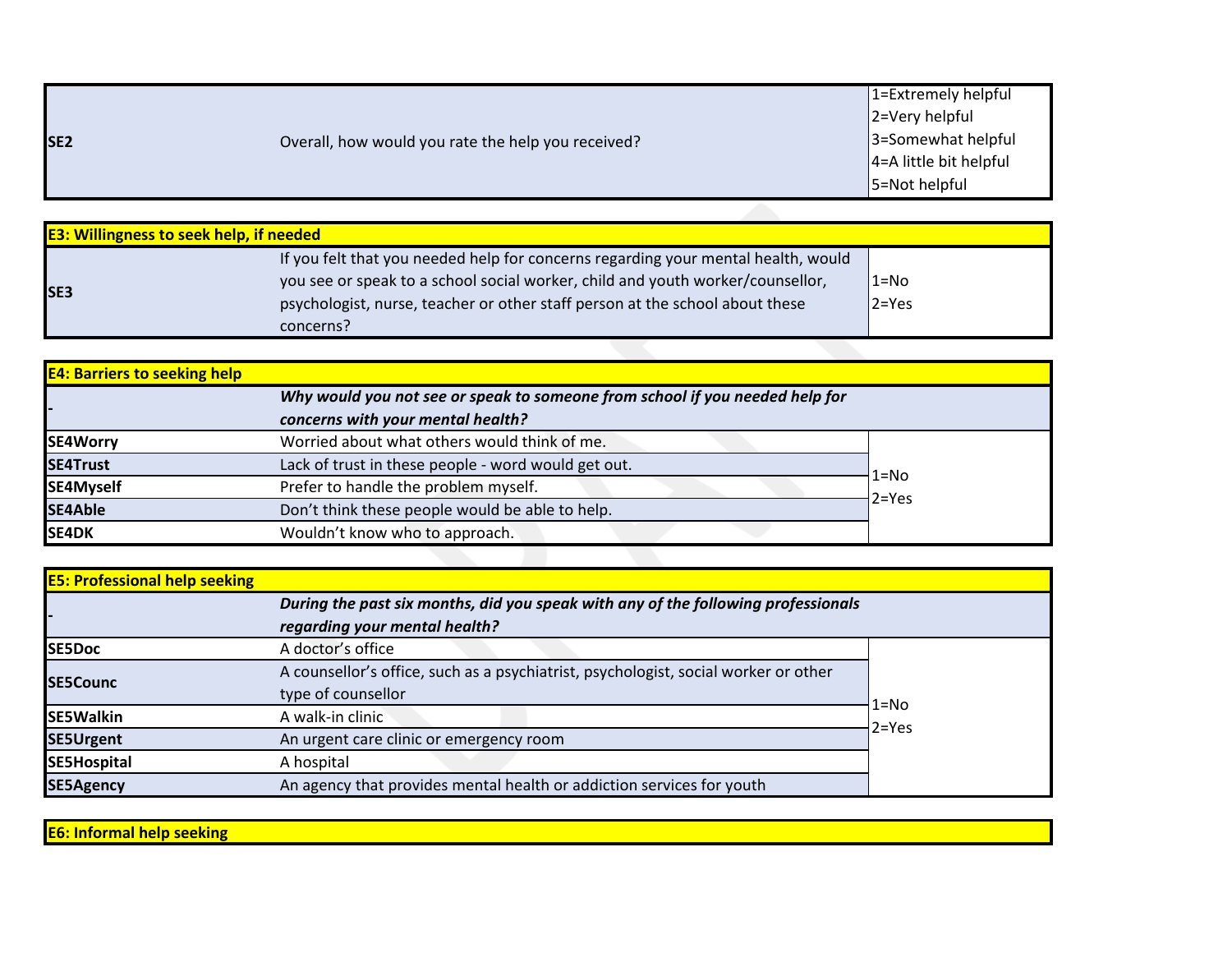|                    | During the past six months, did you speak to any of the following people<br>regarding your mental health? |           |
|--------------------|-----------------------------------------------------------------------------------------------------------|-----------|
| SE6Parent          | Parent or other family member                                                                             |           |
| <b>SE6Friend</b>   | Friend                                                                                                    | $1 = No$  |
| SE6Phone           | Phone helpline or crisis hotline                                                                          |           |
| <b>SE6Internet</b> | Internet                                                                                                  | $2 = Yes$ |
| <b>SE6Relig</b>    | A minister, priest, rabbi, imam, or other spiritual leader                                                |           |
|                    |                                                                                                           |           |

| <b>F1: Family Structure</b> |                                                                             |                      |
|-----------------------------|-----------------------------------------------------------------------------|----------------------|
|                             | Who lives with you in the home that you spend most of your time with? (Mark |                      |
|                             | all that apply)                                                             |                      |
| <b>SF1BioMother</b>         | <b>Biological mother</b>                                                    |                      |
| <b>SF1BioFather</b>         | <b>Biological father</b>                                                    |                      |
| <b>SF1NonBioMother</b>      | Non-biological mother                                                       |                      |
| <b>SF1NonBioFather</b>      | Non-biological father                                                       |                      |
| <b>SF1OtherAdult</b>        | Other adult parent                                                          | Mark all that apply. |
| <b>SF1Grandparent</b>       | Grandparent(s)                                                              |                      |
| SF1OtherAdultRelative       | Other adult relative(s)                                                     |                      |
| SF1BrotherSister            | Brother(s) or sister(s)                                                     |                      |
| SF1Other                    | Other(s)                                                                    |                      |
| SF1Alone                    | I live alone                                                                |                      |

| <b>F2: Quality of Family Relationships</b> |                                               |                                   |  |
|--------------------------------------------|-----------------------------------------------|-----------------------------------|--|
|                                            | How often do your parent(s) do the following: |                                   |  |
| <b>ISF2ParentEnc</b>                       | Encourage you to work hard at school?         | 1= Never                          |  |
| SF2ParentListen                            | Listen to you when you need to talk?          | $ 2=$ Some of the time            |  |
| <b>SF2ParentProud</b>                      | Show they are proud of you?                   | 3 = Most of the time              |  |
| SF2ParentHelp                              | Take time to help you make decisions?         | $\overline{1}$ 4= All of the time |  |

| <b>F3-F4: Family Origin (Immigration)</b> |                                      |                       |  |
|-------------------------------------------|--------------------------------------|-----------------------|--|
|                                           |                                      | $1 = No$              |  |
| <b>SF3MomCan</b>                          | Is a students mother born in Canada? | $ 2=Yes$              |  |
|                                           |                                      | $ 3=1$ have no mother |  |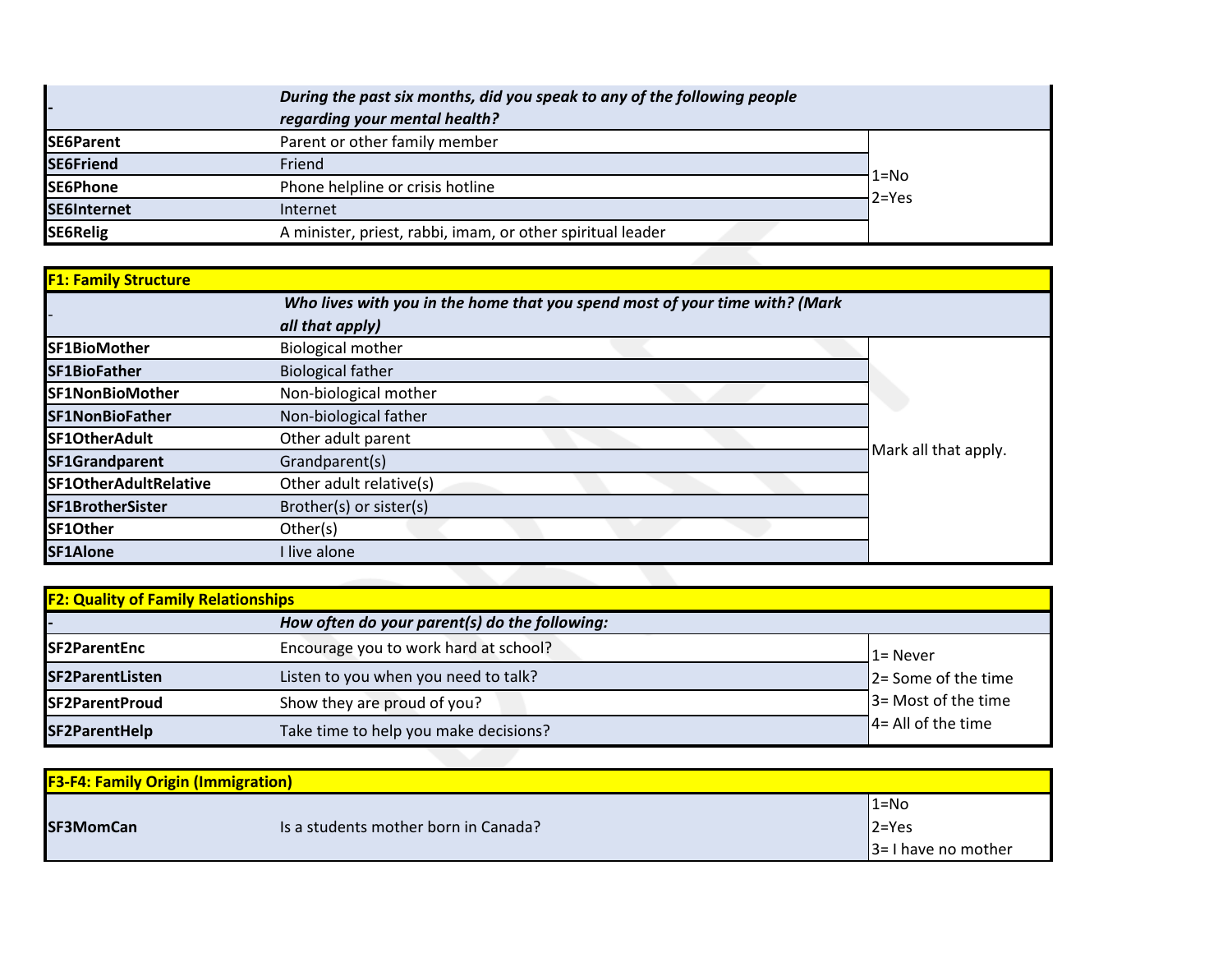| SF4DadCan | Is a students father born in Canada? | $1 = No$               |
|-----------|--------------------------------------|------------------------|
|           |                                      | $2 = Yes$              |
|           |                                      | $3 = 1$ have no father |

| <b>F5: Parental Education</b> |                                                                           |                                                                                                                                    |
|-------------------------------|---------------------------------------------------------------------------|------------------------------------------------------------------------------------------------------------------------------------|
| <b>ISF5ParentEd</b>           | What is the highest level of education one of your parents has completed? | 1= Graduated university<br>$ 2=$ Graduated college<br>$3 =$ Graduated high<br>school<br>$4 = Did not graduate from$<br>high school |

| <b>F6: SES Indicator: Bedrooms</b> |                               |           |  |
|------------------------------------|-------------------------------|-----------|--|
|                                    |                               | l1=No     |  |
| SF6Bedroom                         | Do you have your own bedroom? | $2 = Yes$ |  |

| <b>F7: SES Indicator: Family assets</b> |                               |                |  |
|-----------------------------------------|-------------------------------|----------------|--|
|                                         | Does your family own:         |                |  |
| SF7Car                                  | A car, van or truck.          | $1 = None$     |  |
| SF7Comp                                 | A desktop computer or laptop. | $12 = 1$       |  |
| SF7Cell                                 | A cell phone.                 | $3 = 2$        |  |
| SF7Tablet                               | A tablet, e-reader or iPad.   | $14=3$ or more |  |

| <b>F8: Perception of survey language</b> |                                                                   |                                                                                                          |  |  |
|------------------------------------------|-------------------------------------------------------------------|----------------------------------------------------------------------------------------------------------|--|--|
| <b>SF8</b>                               | Student asked to rate level of difficulty to complete this survey | $1 = No$ difficulty at all<br>2 = Some difficulty<br>3= Moderate difficulty<br>$4 = A$ lot of difficulty |  |  |

**TEACHER'S SURVEY (K-5)**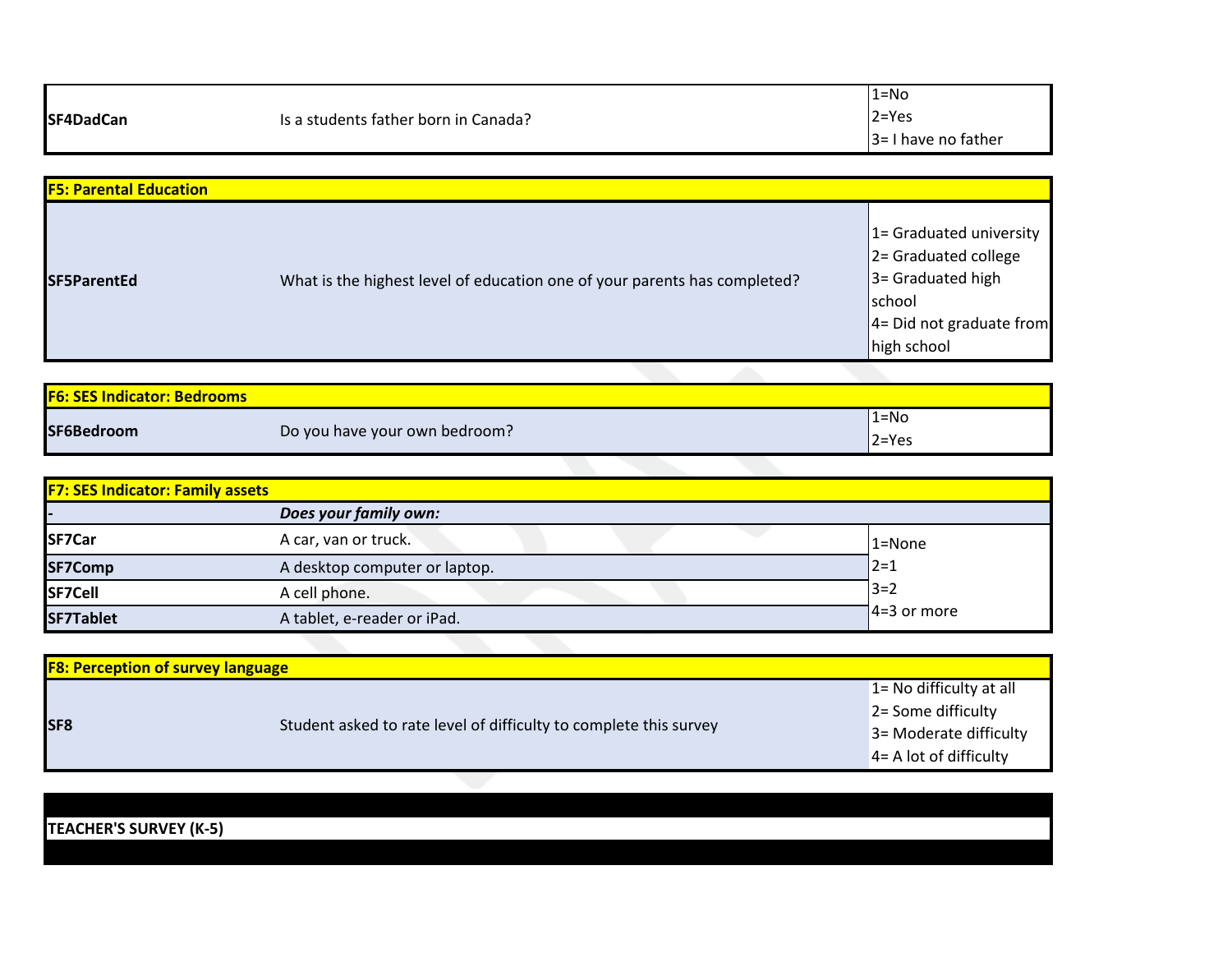| <b>A1: School Climate (Teacher K-5)</b> |                                                                              |                            |
|-----------------------------------------|------------------------------------------------------------------------------|----------------------------|
|                                         | How much do you agree with the following statements:                         |                            |
| TKA11                                   | Students are taught to feel responsible for how they act.                    |                            |
| TKA12                                   | Teachers, staff, and administrators work well together in this school.       |                            |
| TKA13                                   | This school is well regarded by the community.                               |                            |
| TKA14                                   | Students are taught to understand how others think and feel.                 |                            |
| TKA15                                   | Teachers work closely with parents to help students when they have problems. |                            |
| <b>TKA16</b>                            | This school has effective partnerships with community organizations.         |                            |
| TKA17                                   | Teachers expect all students to work hard.                                   |                            |
| TKA18                                   | Teachers show respect toward parents.                                        | 1=Disagree a lot           |
| <b>TKA19</b>                            | Students are taught that they can control their own behaviour.               | 2= Disagree                |
| <b>TKA110</b>                           | Teachers require students to work hard to get good grades.                   | 3= Agree<br>4= Agree a lot |
| <b>TKA111</b>                           | Students are taught how to solve conflicts with others.                      |                            |
| <b>TKA112</b>                           | Administrators and teachers support one another.                             |                            |
| <b>TKA113</b>                           | Students are taught they should care about how others feel.                  |                            |
| <b>TKA114</b>                           | Teachers do a good job communicating with parents.                           |                            |
| <b>TKA115</b>                           | Teachers expect students to do their best all the time.                      |                            |
| <b>TKA116</b>                           | Teachers listen to the concerns of parents.                                  |                            |
| <b>TKA117</b>                           | There is good communication among teachers, staff, and administrators.       |                            |
| <b>TKA118</b>                           | Having strong community relations is a priority in this school.              |                            |

|                   | <b>B1: Time spent as teacher of homeroom class (Teacher K-5)</b>                                                                                            |                           |
|-------------------|-------------------------------------------------------------------------------------------------------------------------------------------------------------|---------------------------|
|                   |                                                                                                                                                             | $1 = 1$ week or less      |
| <b>TK5B1Weeks</b> | How many weeks have you been teaching your homeroom class or the class you<br>teach most often throughout the day? (Since the beginning of the school year) | $\triangle$ 2 = 1-2 weeks |
|                   |                                                                                                                                                             | $13=2-3$ weeks            |
|                   |                                                                                                                                                             | $ 4=3-4$ weeks            |
|                   |                                                                                                                                                             | 15 = 4 weeks or more      |

| <b>B2: Type of Class (Teacher K-5)</b> |                                                                                 |                                                        |
|----------------------------------------|---------------------------------------------------------------------------------|--------------------------------------------------------|
|                                        |                                                                                 | $\sqrt{1}$ = Regular classroom<br>2= Special education |
|                                        | What type of class do you teach? (Regular classroom, Special Education, Other). |                                                        |
| <b>TK5B2ClassType</b>                  |                                                                                 | <b>I</b> classroom                                     |
|                                        |                                                                                 | $3 = Other$                                            |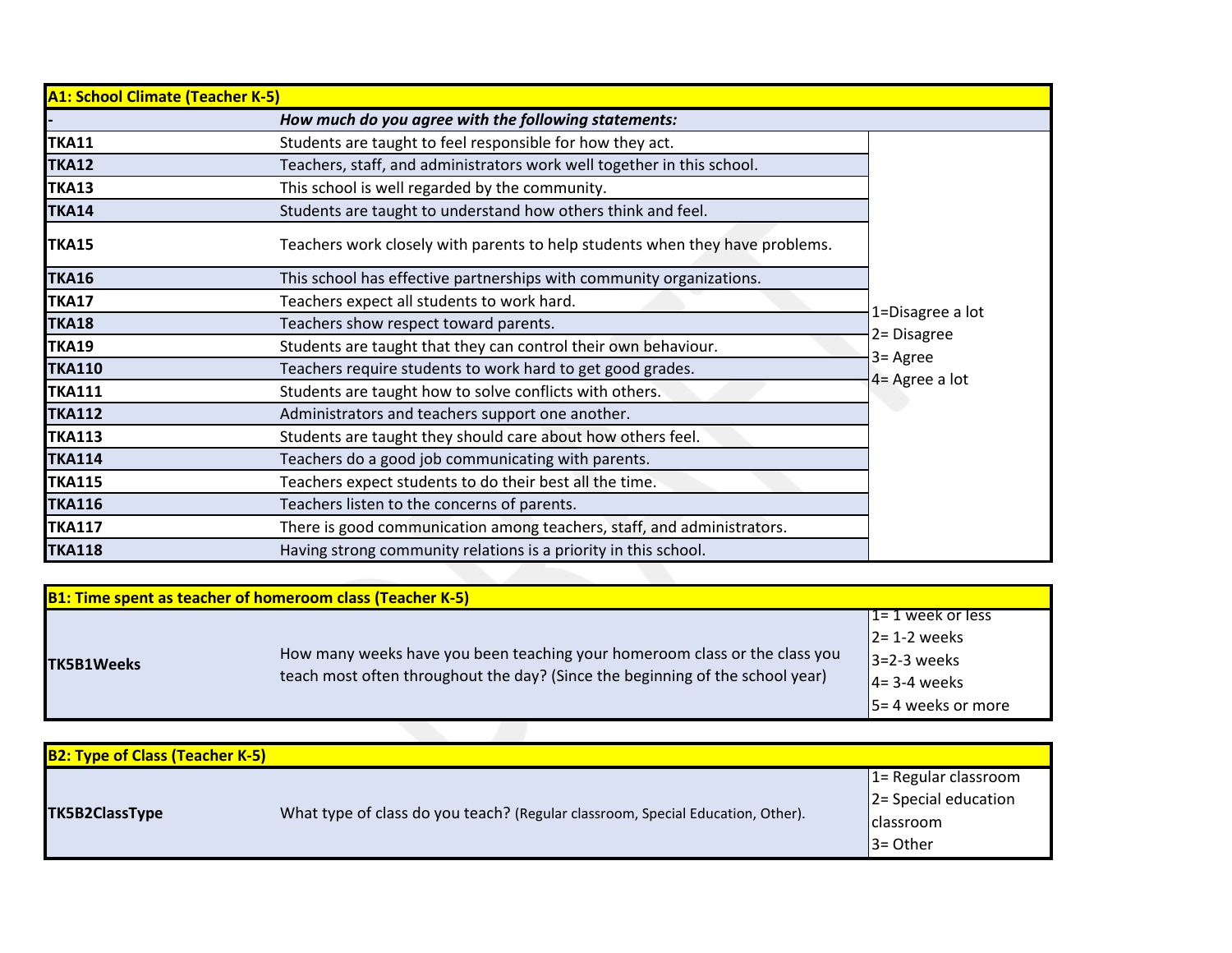| <b>B3: Grade Level of Class (Teacher K-5)</b> |                                                |                          |  |
|-----------------------------------------------|------------------------------------------------|--------------------------|--|
|                                               | Please indicate the grade level of your class: |                          |  |
| <b>TK5B3GJK</b>                               | Junior Kindergarten                            |                          |  |
| <b>TK5B3GSK</b>                               | Senior Kindergarten                            |                          |  |
| <b>TK5B3G1</b>                                | Grade 1                                        | 1=Applies<br>0=Otherwise |  |
| <b>TK5B3G2</b>                                | Grade 2                                        |                          |  |
| <b>TK5B3G3</b>                                | Grade 3                                        |                          |  |
| <b>TK5B3G4</b>                                | Grade 4                                        |                          |  |
| <b>TK5B3G5</b>                                | Grade 5                                        |                          |  |
| <b>TK5B3G6</b>                                | Grade 6                                        |                          |  |
| TK5B3G_Other                                  | Other                                          |                          |  |

| <b>B4: Class Size (Teacher K-5)</b> |                                               |                |
|-------------------------------------|-----------------------------------------------|----------------|
|                                     |                                               | $1 = 1 - 15$   |
|                                     |                                               | $2 = 16 - 20$  |
| TK5B4NoStudent                      | How many students are enrolled in your class? | $3 = 21 - 25$  |
|                                     |                                               | $4 = 26 - 30$  |
|                                     |                                               | $5=31$ or more |
|                                     |                                               |                |

| <b>B5: Positive Behavioural Support (Teacher K-5)</b> |                                                                                  |               |
|-------------------------------------------------------|----------------------------------------------------------------------------------|---------------|
|                                                       | Please indicate how often the following features are in place in this classroom: |               |
| TK5B5Behav1                                           | Expected student behaviours and routines are taught directly.                    |               |
| TK5B5Behav2                                           | Expected student behaviours are acknowledged regularly (positively reinforced).  | 1= Not at all |
| TK5B5Behav3                                           | Problem behaviours (failure to meet expected student behaviours) are defined     | $2 =$ Rarely  |
|                                                       | clearly.                                                                         | 3 = Sometimes |
| <b>TK5B5Behav4</b>                                    | Consequences for problem behaviours are defined clearly.                         | $4 =$ Often   |
| TK5B5Behav5                                           | Problem behaviours receive consistent consequences.                              | 5 = Always    |
| TK5B5Behav6                                           | A variety of methods are used to reward students.                                |               |
| TK5B5Behav7                                           | Rewards are linked to expectations and rules.                                    |               |
| TK5B5Behav8                                           | Rewards are varied to maintain student interest.                                 |               |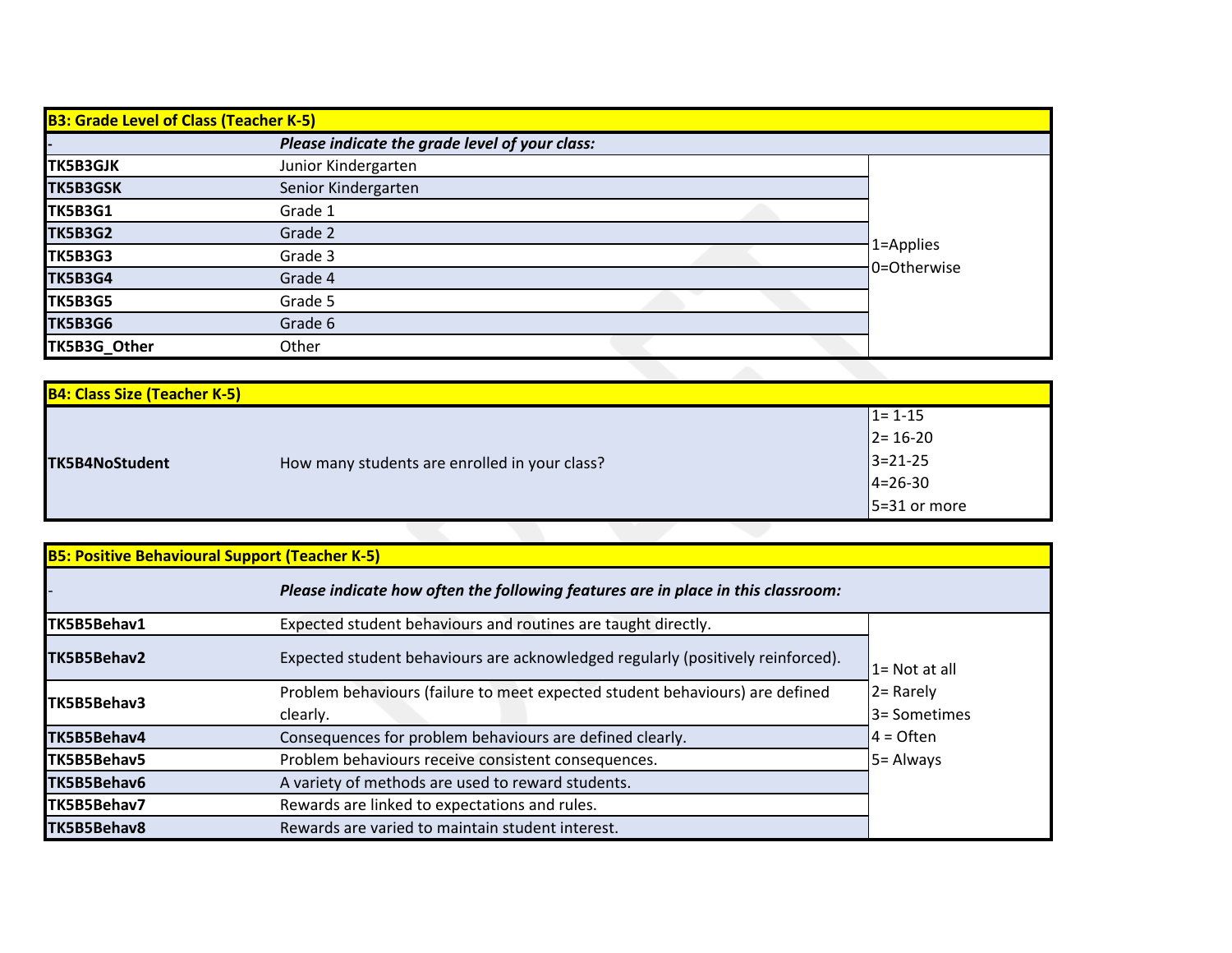| <b>C1: Mental Health Promotion/Prevention Program Type (Teacher K-5)</b> |                                                                                                                                                              |             |  |
|--------------------------------------------------------------------------|--------------------------------------------------------------------------------------------------------------------------------------------------------------|-------------|--|
|                                                                          | Please indicate if any of the following programs have been implemented in your<br>classroom since the beginning of the school year: (Select only ONE option) |             |  |
| <b>TK5C1SEL</b>                                                          | Social and Emotional Learning (SEL) Program                                                                                                                  |             |  |
| <b>TK5C1VPPP</b>                                                         | Violence Prevention or Peace Promotion Program                                                                                                               |             |  |
| <b>TK5C1RPHPP</b>                                                        | Risk Prevention or Health Promotion Program                                                                                                                  | 1=Applies   |  |
| <b>TK5C1ERSMCSP</b>                                                      | Emotion Regulation, Stress Management, or Coping Skills Program                                                                                              | 0=Otherwise |  |
| TK5C1Other                                                               | <b>Other Programs</b>                                                                                                                                        |             |  |
| <b>TK5C1NoPrograms</b>                                                   | No Programs                                                                                                                                                  |             |  |
|                                                                          |                                                                                                                                                              |             |  |

| <b>C2: Universal (Classroom) or Targeted (Teacher K-5)</b> |                                                    |                     |
|------------------------------------------------------------|----------------------------------------------------|---------------------|
|                                                            |                                                    | $1 = All students$  |
| <b>TK5C2</b>                                               | Did the program include all students or only some? | $ 2=$ Some students |

| <b>C3: Program Frequency (Teacher K-5)</b> |                                           |                       |
|--------------------------------------------|-------------------------------------------|-----------------------|
|                                            |                                           | $1 = Daily$           |
|                                            |                                           | $2 = 2-3$ times/week  |
|                                            |                                           | $3 = \text{Weekly}$   |
|                                            |                                           | $4 = 2-3$ times/month |
| TK5C3                                      | How often did the program activity occur? | $5 =$ Monthly         |
|                                            |                                           | $6 =$ Less than       |
|                                            |                                           | once/month            |
|                                            |                                           | 7= One time           |
|                                            |                                           |                       |

**C4: Program Duration (Teacher K-5)**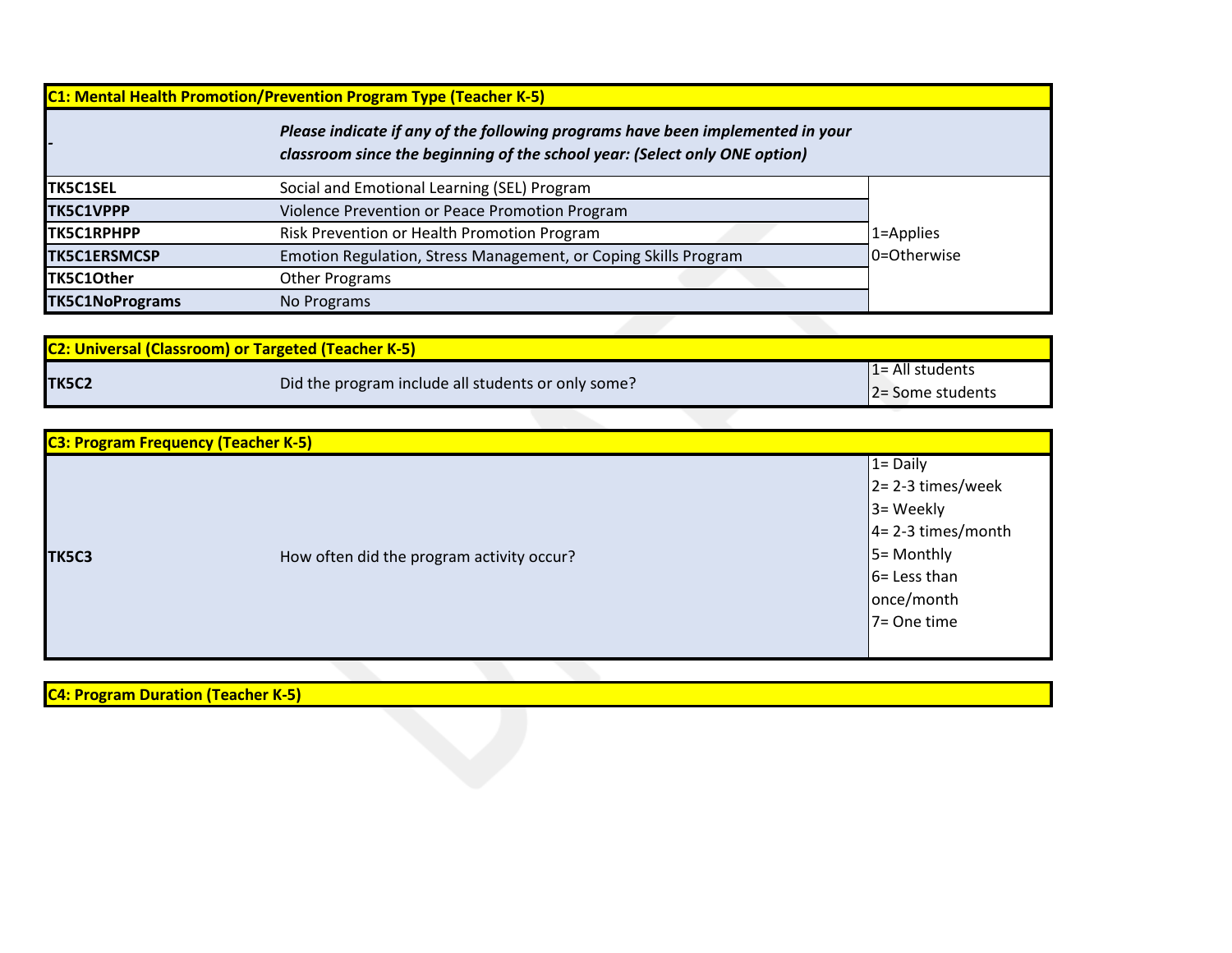|       |                           | 1= One week or less  |
|-------|---------------------------|----------------------|
|       |                           | $2 = 1-2$ weeks      |
|       |                           | $3=2-4$ weeks        |
|       |                           | $4 = 4-6$ weeks      |
| TK5C4 | How long was the program? | $5 = 6-8$ weeks      |
|       |                           | $6 = 8 - 10$ weeks   |
|       |                           | 7=10-12 weeks        |
|       |                           | 8=more than 12 weeks |

| <b>C5: Skills Learned (Teacher K-5)</b> |                                                                                 |             |
|-----------------------------------------|---------------------------------------------------------------------------------|-------------|
|                                         | Did students learn any of the following skills as part of the program activity: |             |
|                                         | (Mark all that apply)                                                           |             |
| <b>TK5C5PS</b>                          | Problem solving: identifying solutions to targeted problems                     |             |
| <b>TK5C5CS</b>                          | <b>Communication Skills</b>                                                     | 1=Applies   |
| <b>TK5C5SAT</b>                         | Assertiveness training                                                          | 0=Otherwise |
| <b>TK5C5SSA</b>                         | Self-awareness and awareness of others                                          |             |
| <b>TK5C5Cope</b>                        | Coping skills                                                                   |             |
|                                         |                                                                                 |             |

| <b>C6: Program Methods (Teacher K-5)</b> |                                                                           |                              |  |
|------------------------------------------|---------------------------------------------------------------------------|------------------------------|--|
|                                          | Were any of the following methods used during the program: (Mark all that |                              |  |
| apply)                                   |                                                                           |                              |  |
| <b>TK5C6Model</b>                        | Modelling                                                                 |                              |  |
| <b>TK5C6PE</b>                           | Psycho-education                                                          | $1 =$ Applies<br>0=Otherwise |  |
| <b>TK5C6RP</b>                           | Role play                                                                 |                              |  |

| <b>C7: Program Materials (Teacher K-5)</b>                                           |                                  |                          |           |
|--------------------------------------------------------------------------------------|----------------------------------|--------------------------|-----------|
| Were any of the following material used during the program: (Mark all that<br>apply) |                                  |                          |           |
|                                                                                      |                                  |                          | TK5C7None |
| TK5C7T                                                                               | <b>Teacher/Instructor Guides</b> | 1=Applies<br>0=Otherwise |           |
| <b>TK5C7S</b>                                                                        | Materials for student completion |                          |           |

**C8: Program Support/Training (Teacher K-5)**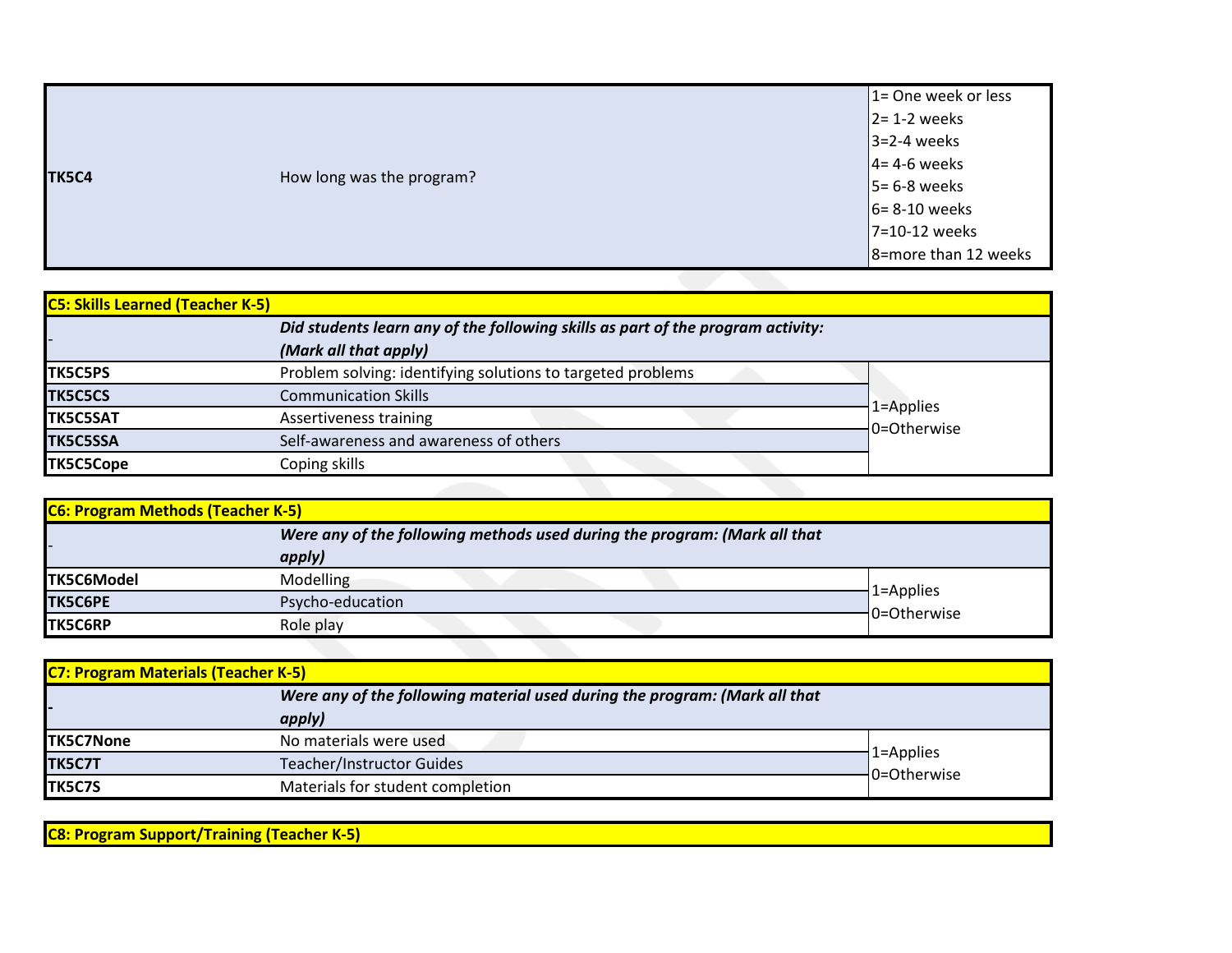|                   | What type of support did you receive for implementing the program: (Mark all<br>that apply) |             |
|-------------------|---------------------------------------------------------------------------------------------|-------------|
| <b>TK5C8No</b>    | No support was available                                                                    |             |
| <b>TK5C8Train</b> | I received training about the program and how to implement it                               | 1=Applies   |
| <b>TK5C8Couns</b> | A school counsellor or program coach/consultant supported me in implementing<br>the program | 0=Otherwise |
|                   |                                                                                             |             |

| <b>C9: Program Implementation Required? (Teacher K-5)</b> |                                      |           |
|-----------------------------------------------------------|--------------------------------------|-----------|
|                                                           |                                      | $1 = No$  |
| TK5C9                                                     | Was program implementation required? | $2 = Yes$ |

|               | <b>D1: Evidence Based Practices (Common Elements Approach) (Teacher K-5)</b>       |                        |
|---------------|------------------------------------------------------------------------------------|------------------------|
|               | During the past 3 months, how often have you used the following strategies with    |                        |
|               | students in this classroom:                                                        |                        |
| TK5D1Student1 | Modelled a desired behaviour to promote the student's imitation and subsequent     |                        |
|               | performance of that behaviour.                                                     |                        |
| TK5D1Student2 | Administered rewards and/or praise to reinforce the student's behaviour.           |                        |
| TK5D1Student3 | Practiced specific activities with the intention of building skills.               |                        |
| TK5D1Student4 | Provided tangible rewards, such as tokens, points and charts, as reinforcement for | 1=Never                |
|               | desired behaviours.                                                                | 2= Once or twice       |
| TK5D1Student5 | Provided social rewards, such as praise, encouragement, and affection, to promote  | 3= Weekly              |
|               | desired behaviours.                                                                | 4= 2 or 3 times a week |
| TK5D1Student6 | Taught the student social skills with the goal of improving interpersonal          | $5 =$ Daily            |
|               | functioning.                                                                       |                        |
|               | Taught the student to solve problems by outlining steps, such as identifying the   |                        |
| TK5D1Student7 | problem, generating multiple solutions, and selecting the best alternative.        |                        |
|               |                                                                                    |                        |
| TK5D1Student8 | Selectively ignored mildly inappropriate behaviours and attended to alternative    |                        |
|               | behaviours.                                                                        |                        |

**TEACHER'S SURVEY (6-12)**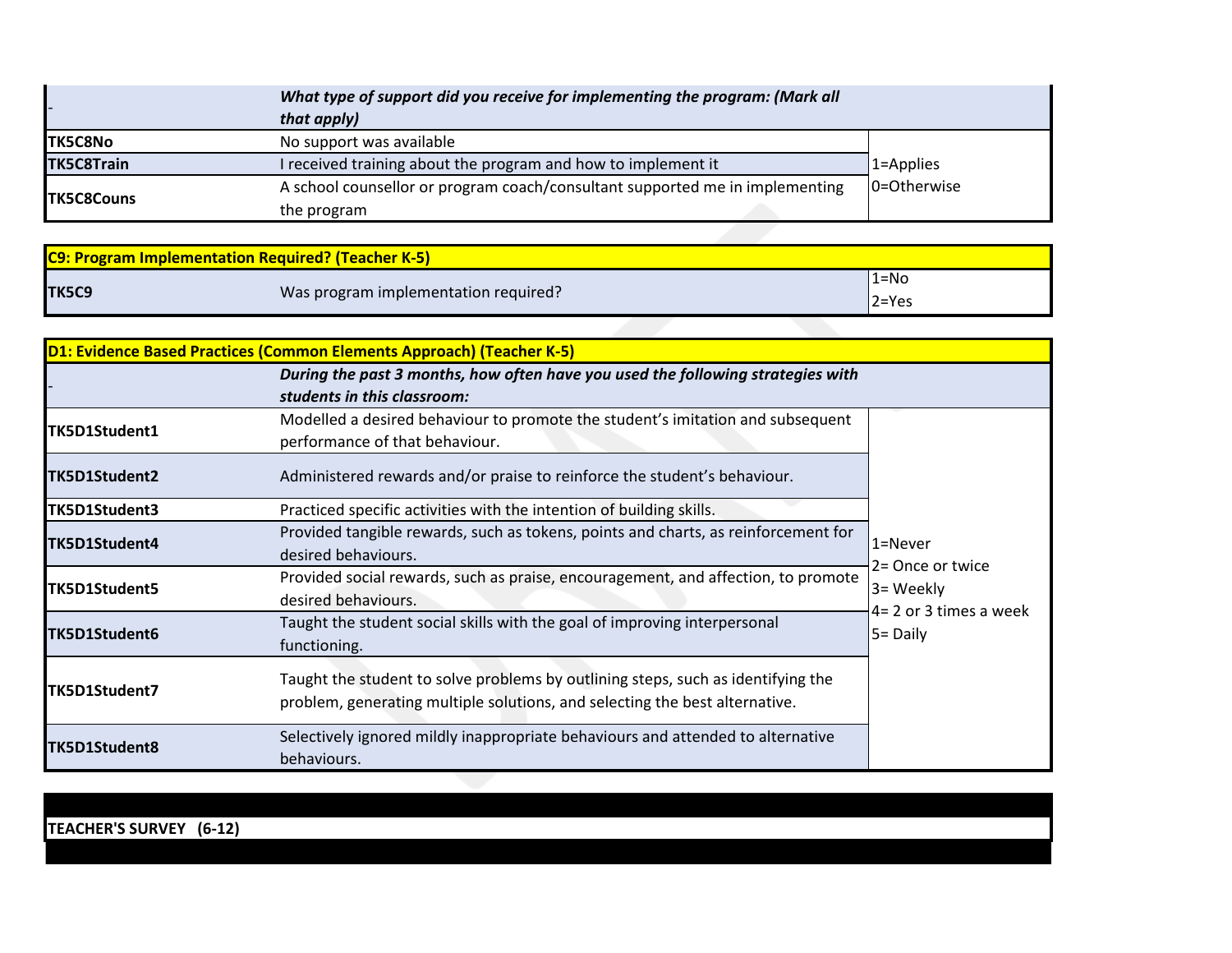| A1: School Climate (Teacher 6-12) |                                                                              |                                 |
|-----------------------------------|------------------------------------------------------------------------------|---------------------------------|
|                                   | How much do you agree with the following statements:                         |                                 |
| <b>TSSA11</b>                     | Students are taught to feel responsible for how they act.                    |                                 |
| <b>TSSA12</b>                     | Teachers, staff, and administrators work well together in this school.       |                                 |
| <b>TSSA13</b>                     | This school is well regarded by the community.                               |                                 |
| <b>TSSA14</b>                     | Students are taught to understand how others think and feel.                 |                                 |
| TSSA15                            | Teachers work closely with parents to help students when they have problems. |                                 |
| <b>TSSA16</b>                     | This school has effective partnerships with community organizations.         |                                 |
| TSSA17                            | Teachers expect all students to work hard.                                   |                                 |
| <b>TSSA18</b>                     | Teachers show respect toward parents.                                        | 1=Disagree a lot<br>2= Disagree |
| <b>TSSA19</b>                     | Students are taught that they can control their own behaviour.               |                                 |
| <b>TSSA110</b>                    | Teachers require students to work hard to get good grades.                   | 3= Agree                        |
| <b>TSSA111</b>                    | Students are taught how to solve conflicts with others.                      | 4 = Agree a lot                 |
| <b>TSSA112</b>                    | Administrators and teachers support one another.                             |                                 |
| <b>TSSA113</b>                    | Students are taught they should care about how others feel.                  |                                 |
| <b>TSSA114</b>                    | Teachers do a good job communicating with parents.                           |                                 |
| <b>TSSA115</b>                    | Teachers expect students to do their best all the time.                      |                                 |
| <b>TSSA116</b>                    | Teachers listen to the concerns of parents.                                  |                                 |
| <b>TSSA117</b>                    | There is good communication among teachers, staff, and administrators.       |                                 |
| <b>TSSA118</b>                    | Having strong community relations is a priority in this school.              |                                 |

| <b>B1: Time spent as teacher of homeroom class (Teacher 6-12)</b> |                                                                                                                                                             |                                                                                                    |
|-------------------------------------------------------------------|-------------------------------------------------------------------------------------------------------------------------------------------------------------|----------------------------------------------------------------------------------------------------|
| <b>TSSB1Week</b>                                                  | How many weeks have you been teaching your homeroom class or the class you<br>teach most often throughout the day? (Since the beginning of the school year) | $1 = 1$ week or less<br>$2 = 1-2$ weeks<br>$3=2-3$ weeks<br>$4 = 3-4$ weeks<br>5 = 4 weeks or more |
|                                                                   |                                                                                                                                                             |                                                                                                    |

**B2: Type of Class (Teacher 6-12)**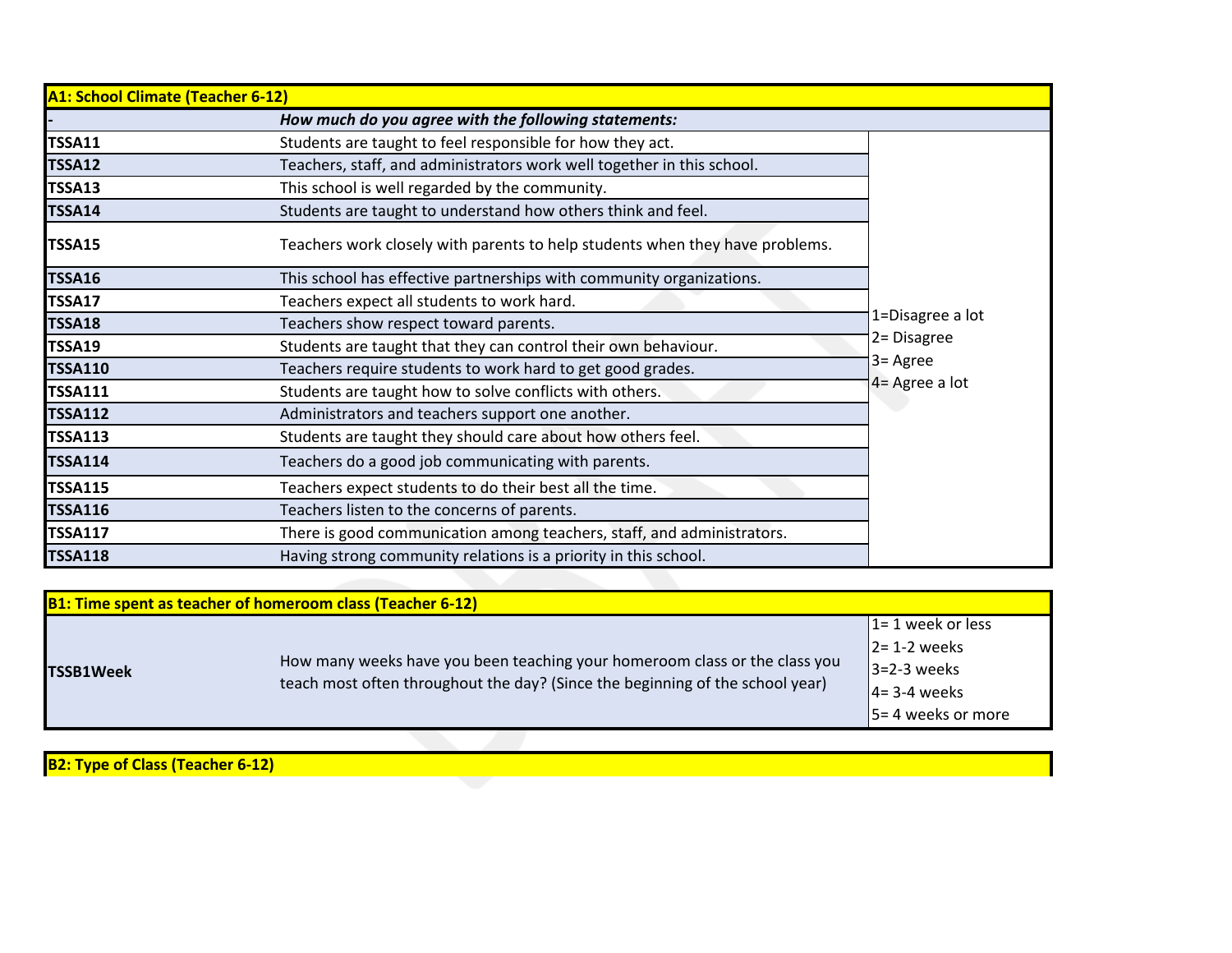|                       |                                                                                | $1 =$ Regular classroom  |
|-----------------------|--------------------------------------------------------------------------------|--------------------------|
|                       | What type of class do you teach? (Regular classroom, Special Education, Other) | $ 2$ = Special education |
| <b>TSSB2ClassType</b> |                                                                                | I classroom              |
|                       |                                                                                | $3 =$ Other              |
|                       |                                                                                |                          |

| <b>B3: Grade level of class (Teacher 6-12)</b> |                                                |                          |
|------------------------------------------------|------------------------------------------------|--------------------------|
|                                                | Please indicate the grade level of your class: |                          |
| TSSB3G5                                        | Grade 5 (Grade 5 student in a 5/6 split class) |                          |
| TSSB3G6                                        | Grade 6                                        |                          |
| TSSB3G7                                        | Grade 7                                        |                          |
| TSSB3G8                                        | Grade 8                                        |                          |
| TSSB3G9                                        | Grade 9                                        | 1=Applies<br>0=Otherwise |
| <b>TSSB3G10</b>                                | Grade 10                                       |                          |
| <b>TSSB3G11</b>                                | Grade 11                                       |                          |
| <b>TSSB3G12</b>                                | Grade 12                                       |                          |
| <b>TSSB3Other</b>                              | Other                                          |                          |
|                                                |                                                |                          |

| <b>B4: Class Size (Teacher 6-12)</b> |                                               |                                                                                   |
|--------------------------------------|-----------------------------------------------|-----------------------------------------------------------------------------------|
| TSSB4NoStudent                       | How many students are enrolled in your class? | $1 = 1 - 15$<br>$2 = 16 - 20$<br>$3 = 21 - 25$<br>$4 = 26 - 30$<br>$5=31$ or more |
|                                      |                                               |                                                                                   |

| <b>B5: Positive Behavioural Support (Teacher 6-12)</b> |                                                                                          |                                                  |  |
|--------------------------------------------------------|------------------------------------------------------------------------------------------|--------------------------------------------------|--|
|                                                        | Please indicate how often the following features are in place in this classroom:         |                                                  |  |
| <b>TSSB51</b>                                          | Expected student behaviours and routines are taught directly.                            |                                                  |  |
| TSSB52                                                 | Expected student behaviours are acknowledged regularly (positively reinforced).          |                                                  |  |
| TSSB53                                                 | Problem behaviours (failure to meet expected student behaviours) are defined<br>clearly. | $1 = Not at all$<br>$2 =$ Rarely<br>3= Sometimes |  |
| TSSB54                                                 | Consequences for problem behaviours are defined clearly.                                 | $-$ Ofton                                        |  |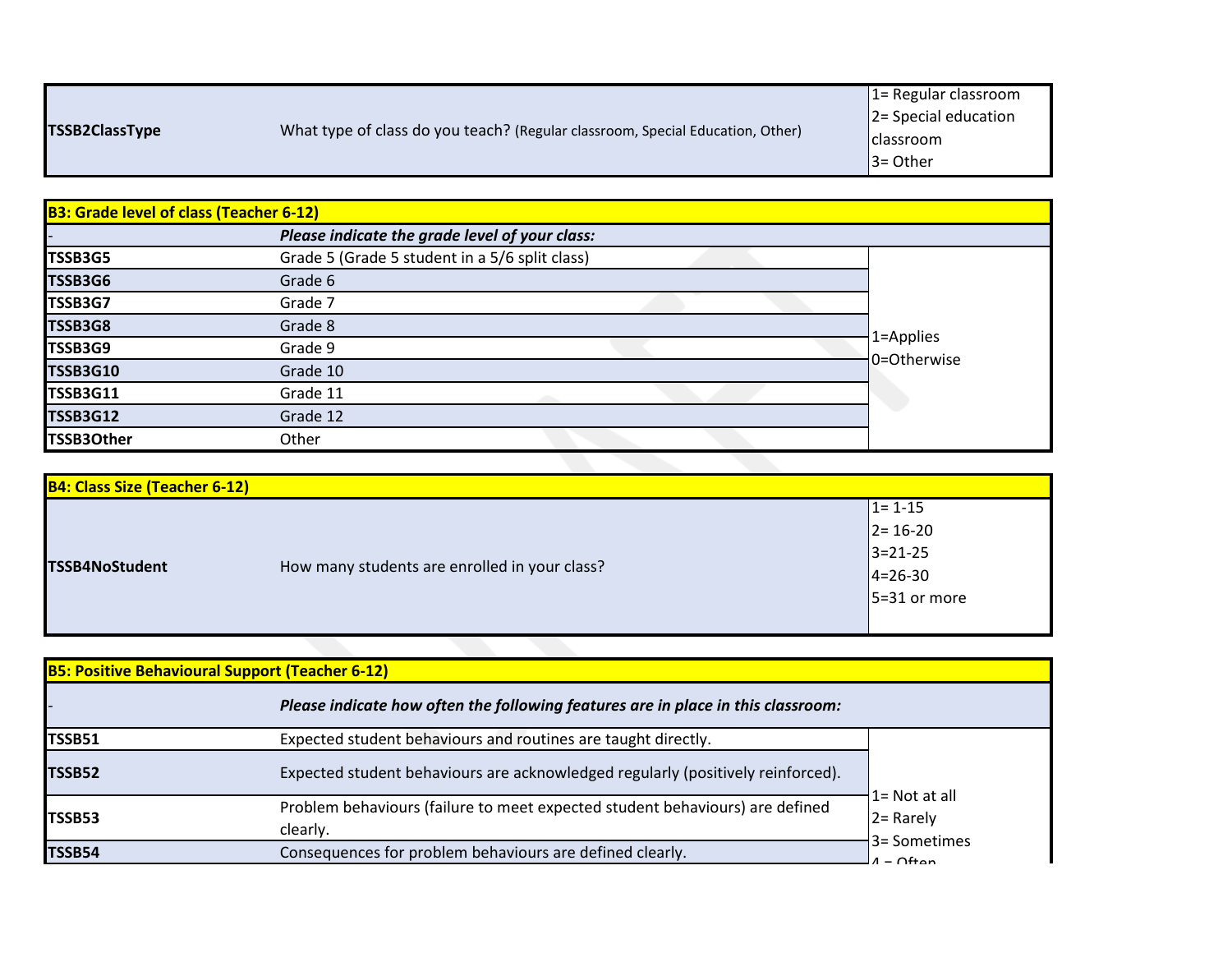| <b>TSSB55</b> | Problem behaviours receive consistent consequences. | $14 - 11$       |
|---------------|-----------------------------------------------------|-----------------|
| <b>TSSB56</b> | A variety of methods are used to reward students.   | $\pm$ 5= Always |
| ITSSB57       | Rewards are linked to expectations and rules.       |                 |
| <b>TSSB58</b> | Rewards are varied to maintain student interest.    |                 |

| <b>B6: Disciplinary Approaches (Teacher 6-12)</b> |                                                                                                                                      |                 |  |
|---------------------------------------------------|--------------------------------------------------------------------------------------------------------------------------------------|-----------------|--|
|                                                   |                                                                                                                                      | $1 = 0$         |  |
| <b>TSSB6</b>                                      | During the past 3 months, how many times have you sent a student from this class $3=2$<br>to the office for inappropriate behaviour? | $ 2=1$          |  |
|                                                   |                                                                                                                                      |                 |  |
|                                                   |                                                                                                                                      | $14 = 3 - 5$    |  |
|                                                   |                                                                                                                                      | $5 = 6$ or more |  |
|                                                   |                                                                                                                                      |                 |  |

| <b>B7: % Time Spent on Administrative Tasks, Keeping order, Teaching (Teacher 6-12)</b> |                                                        |                 |  |
|-----------------------------------------------------------------------------------------|--------------------------------------------------------|-----------------|--|
|                                                                                         | How much time do you spend on the folloing activities: |                 |  |
| <b>TSSB7Admin</b>                                                                       | Administrative tasks                                   | $1 = 0.5%$      |  |
|                                                                                         |                                                        | $2 = 6 - 10%$   |  |
| <b>TSSB7Order</b>                                                                       | Keeping order in the classroom                         | $3 = 11 - 15%$  |  |
|                                                                                         |                                                        | $-4 = 16 - 20%$ |  |
| <b>TSSB7Teach</b>                                                                       | <b>Teaching and Learning</b>                           | 5=More than 20% |  |
|                                                                                         |                                                        |                 |  |

| <b>C1: Mental Health Promotion/Prevention Program Type (Teacher 6-12)</b> |                                                                                                                                                              |             |  |
|---------------------------------------------------------------------------|--------------------------------------------------------------------------------------------------------------------------------------------------------------|-------------|--|
|                                                                           | Please indicate if any of the following programs have been implemented in your<br>classroom since the beginning of the school year: (Select only ONE option) |             |  |
| <b>TSSC1SEL</b>                                                           | Social and Emotional Learning (SEL) Program                                                                                                                  |             |  |
| <b>TSSC1VPPP</b>                                                          | Violence Prevention or Peace Promotion Program                                                                                                               |             |  |
| <b>TSSC1RPHPP</b>                                                         | Risk Prevention or Health Promotion Program                                                                                                                  | 1=Applies   |  |
| <b>TSSC1ERSMCSP</b>                                                       | Emotion Regulation, Stress Management, or Coping Skills Program                                                                                              | 0=Otherwise |  |
| <b>TSSC1Other</b>                                                         | <b>Other Programs</b>                                                                                                                                        |             |  |
| <b>TSSC1NoPrograms</b>                                                    | No Programs                                                                                                                                                  |             |  |

**C2: Universal (Classroom) or Targeted (Teacher 6-12)**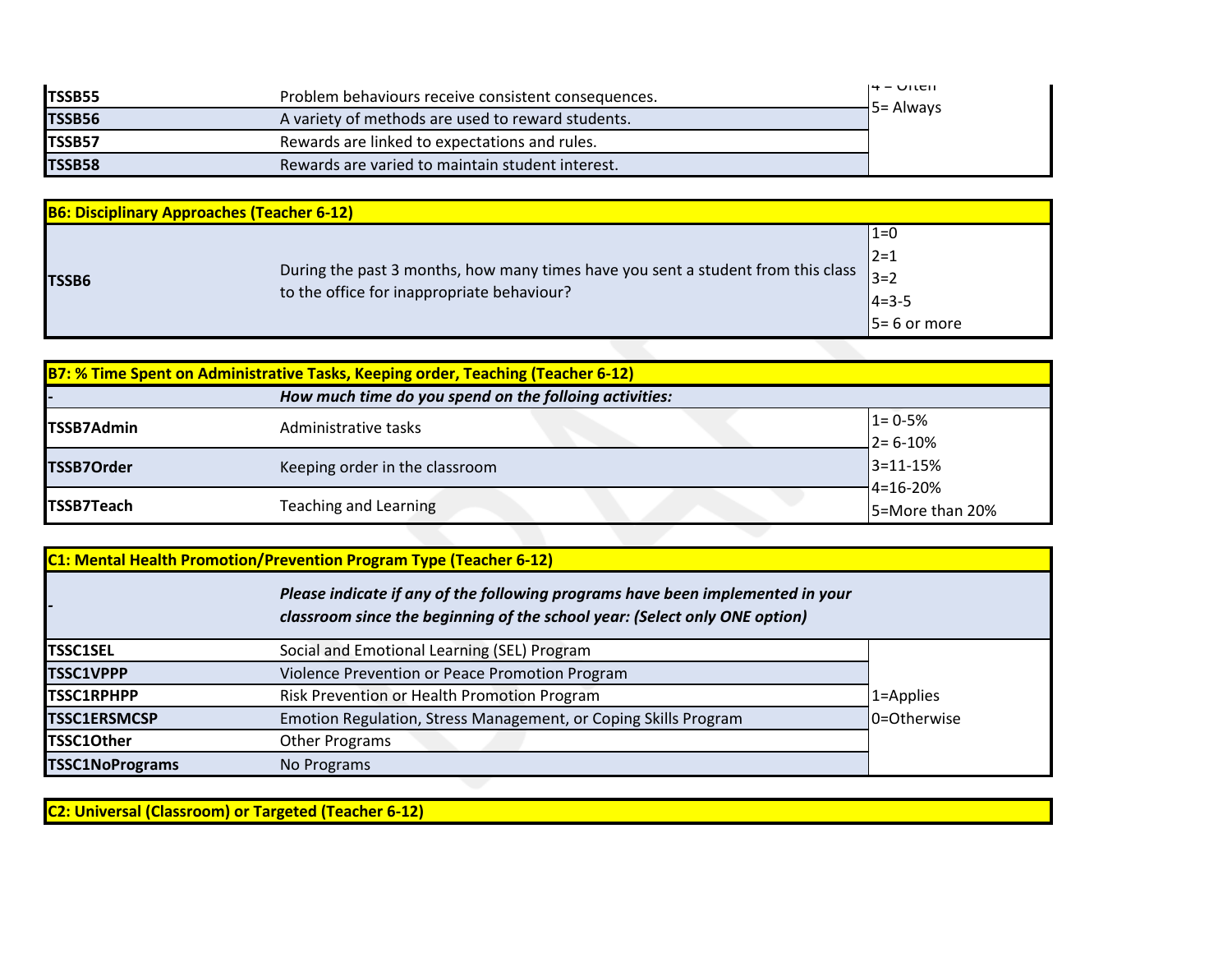| <b>TSSC2</b>                                | Did the program include all students or only some? | 1= All students<br>2= Some students |
|---------------------------------------------|----------------------------------------------------|-------------------------------------|
|                                             |                                                    |                                     |
| <b>C3: Program Frequency (Teacher 6-12)</b> |                                                    |                                     |
|                                             |                                                    | $1 = Daily$                         |
|                                             |                                                    | 2=2-3 times/week                    |
|                                             |                                                    | 3= Weekly                           |
|                                             |                                                    | 4= 2-3 times/month                  |
| <b>TSSC3</b>                                | How often did the program activity occur?          | 5= Monthly                          |
|                                             |                                                    | 6= Less than                        |
|                                             |                                                    | once/month                          |
|                                             |                                                    | 7= One time                         |
|                                             |                                                    |                                     |
| C4: Program Duration (Teacher 6-12)         |                                                    |                                     |
|                                             |                                                    |                                     |
|                                             |                                                    | 1= One week or less                 |
|                                             |                                                    | $2 = 1 - 2$ weeks                   |
|                                             |                                                    | $3=2-4$ weeks                       |
| <b>TSSC4</b>                                | How long was the program?                          | $4 = 4-6$ weeks                     |
|                                             |                                                    | 5 = 6-8 weeks                       |
|                                             |                                                    | 6= 8-10 weeks                       |
|                                             |                                                    | 7=10-12 weeks                       |
|                                             |                                                    | 8=more than 12 weeks                |

|                  | <b>C5: Program Skills (Teacher 6-12)</b>                                        |                          |  |  |
|------------------|---------------------------------------------------------------------------------|--------------------------|--|--|
|                  | Did students learn any of the following skills as part of the program activity: |                          |  |  |
|                  | (Mark all that apply)                                                           |                          |  |  |
| <b>TSSC5PS</b>   | Problem solving: identifying solutions to targeted problems                     | 1=Applies<br>0=Otherwise |  |  |
| <b>TSSC5CS</b>   | <b>Communication Skills</b>                                                     |                          |  |  |
| <b>TSSC5AT</b>   | Assertiveness training                                                          |                          |  |  |
| <b>TSSC5SA</b>   | Self-awareness and awareness of others                                          |                          |  |  |
| <b>TSSC5Cope</b> | Coping skills                                                                   |                          |  |  |

**C6: Program Methods (Teacher 6-12)**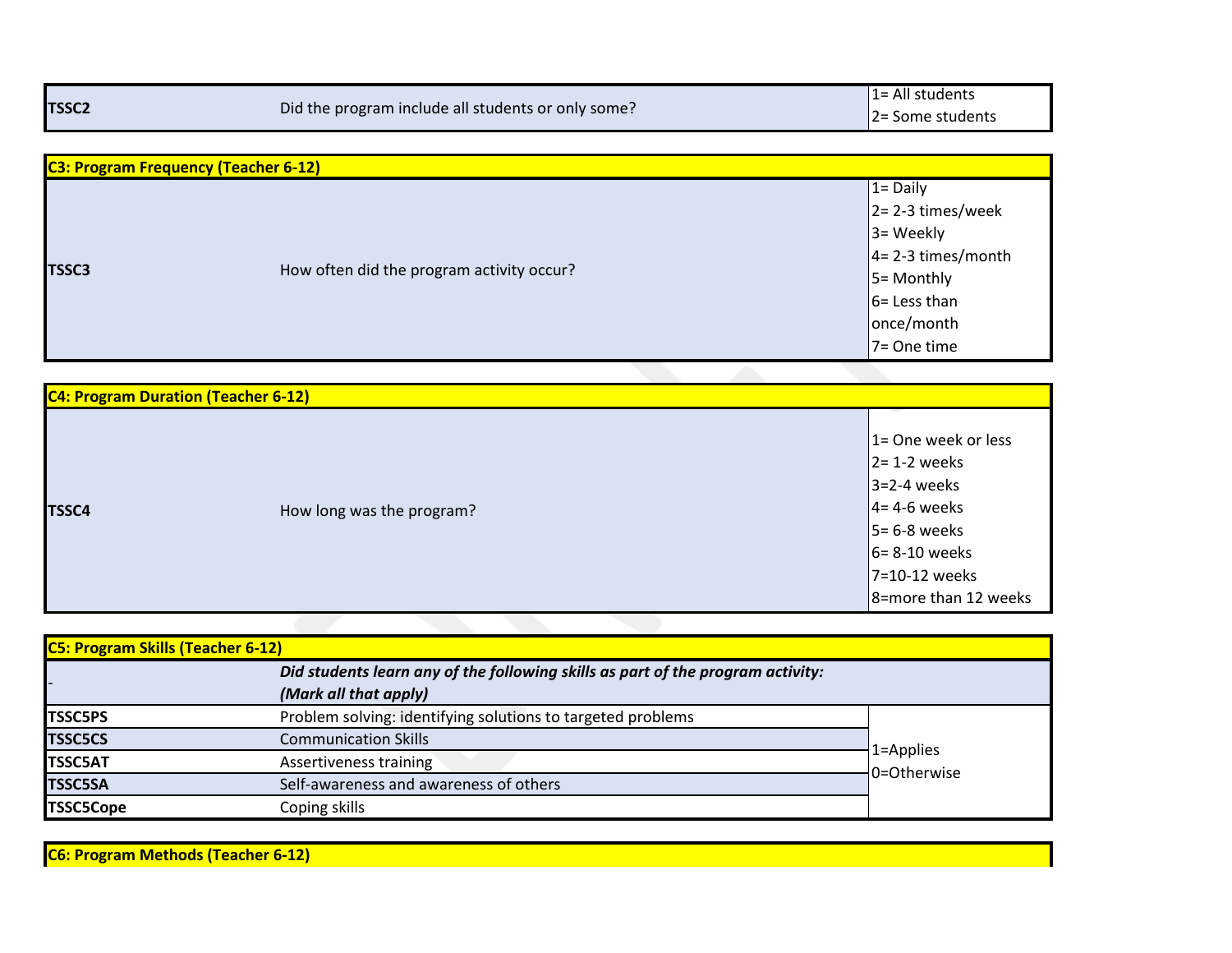|                   | Were any of the following methods used during the program: (Mark all that |                          |
|-------------------|---------------------------------------------------------------------------|--------------------------|
|                   | apply)                                                                    |                          |
| <b>TSSC6Model</b> | Modelling                                                                 |                          |
| <b>TSSC6PE</b>    | Psycho-education                                                          | 1=Applies<br>0=Otherwise |
| <b>TSSC6RP</b>    | Role play                                                                 |                          |

| <b>C7: Program Materials (Teacher 6-12)</b> |                                                                                      |                          |  |
|---------------------------------------------|--------------------------------------------------------------------------------------|--------------------------|--|
|                                             | Were any of the following material used during the program: (Mark all that<br>apply) |                          |  |
| <b>TSSC7None</b>                            | No materials were used                                                               |                          |  |
| <b>TSSC7T</b>                               | <b>Teacher/Instructor Guides</b>                                                     | 1=Applies<br>0=Otherwise |  |
| <b>TSSC7S</b>                               | Materials for student completion                                                     |                          |  |
|                                             |                                                                                      |                          |  |

| <b>C8: Program Support/Training (Teacher 6-12)</b>                           |                                                                              |             |  |  |
|------------------------------------------------------------------------------|------------------------------------------------------------------------------|-------------|--|--|
| What type of support did you receive for implementing the program: (Mark all |                                                                              |             |  |  |
|                                                                              | that apply)                                                                  |             |  |  |
| <b>TSSC8No</b>                                                               | No support was available                                                     |             |  |  |
| <b>TSSC8Train</b>                                                            | I received training about the program and how to implement it                | 1=Applies   |  |  |
|                                                                              | A school counsellor or program coach/consultant supported me in implementing | 0=Otherwise |  |  |
| <b>ITSSC8Couns</b>                                                           | the program                                                                  |             |  |  |
|                                                                              |                                                                              |             |  |  |

| <b>C9: Program Implementation Required? (Teacher 6-12)</b> |                                      |                |  |
|------------------------------------------------------------|--------------------------------------|----------------|--|
| <b>TSSC9</b>                                               | Was program implementation required? | l1=No<br>2=Yes |  |

| <b>D1: Classroom Preparedness (Teacher 6-12)</b> |                                                    |                                           |
|--------------------------------------------------|----------------------------------------------------|-------------------------------------------|
|                                                  | How many of the students regularly:                |                                           |
| <b>TSSD10ntime</b>                               | Come to class on time?                             | 1= None                                   |
| <b>TSSD1Reg</b>                                  | Attend class regularly?                            | $2 = Some$                                |
| TSSD1Prep                                        | Come to class prepared with appropriate materials? | $-3$ = About half                         |
| <b>TSSD1Attn</b>                                 | Regularly pay attention in class?                  |                                           |
| <b>TSSD1Participate</b>                          | Actively participate in class activities?          | $4 = Most$<br>$\frac{1}{2}$ 5= Nearly all |
| TSSD1Hmwk                                        | Always turn in their homework?                     |                                           |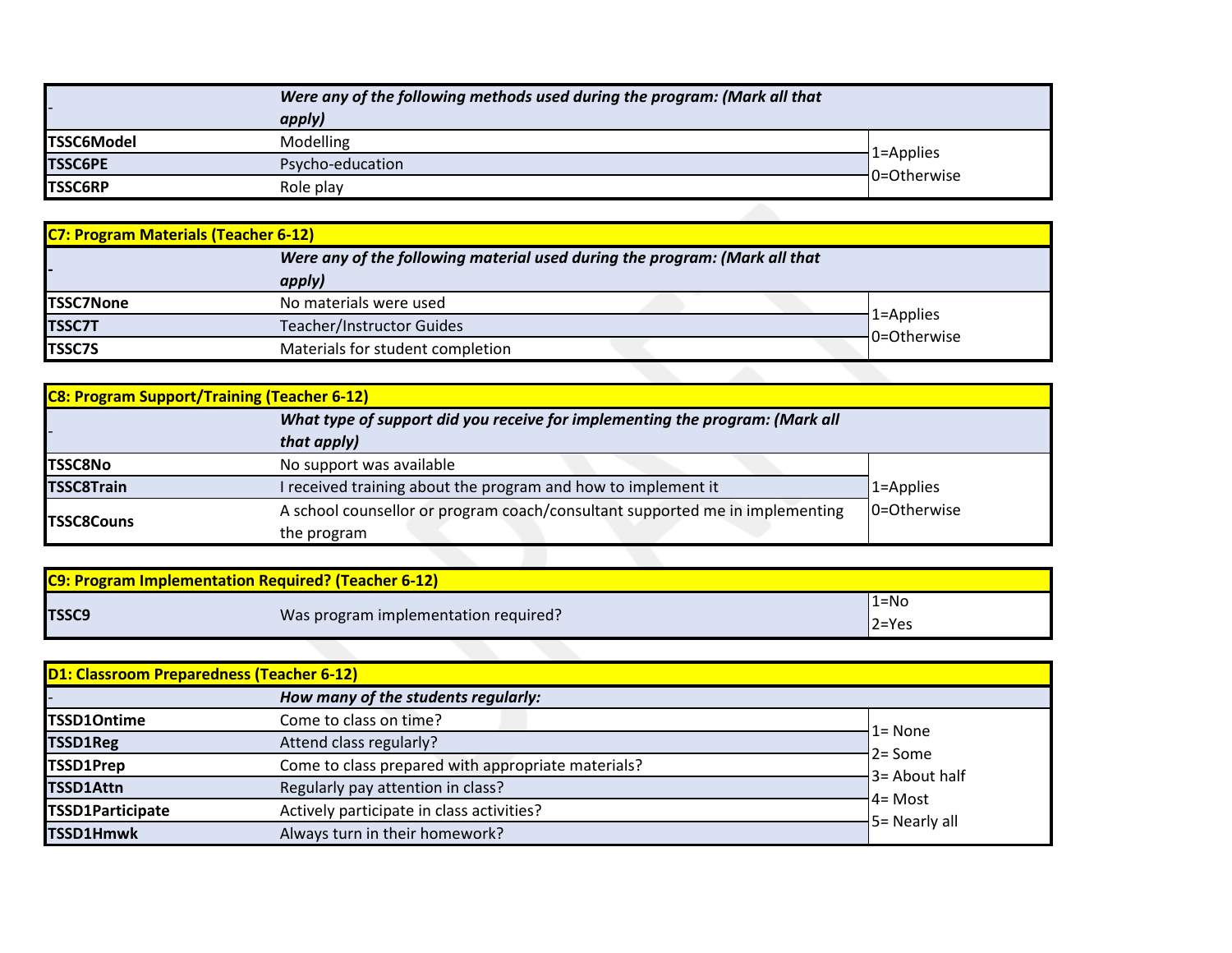| During the past 3 months, how often have you:<br>Noticed that a student was upset and asked him/her about what was going on?<br>TSSD21<br>Talked with students about how to deal with stressful experiences?<br>TSSD22<br>Given a student the opportunity to discuss something that was bothering him/her?<br>TSSD23<br>$1 =$ Never<br>2= Once or twice<br>Talked informally with students before, during, or after class about their interests?<br>TSSD24<br>3= Weekly<br>Had a conversation with a student or a group of students about personal issues or<br>TSSD25<br>$5 =$ Daily<br>concerns they had?<br>Asked students to share with you what's going on in their lives?<br>TSSD26<br>Asked students to work together to complete an assignment or learn something<br>TSSD27<br>new?<br>Asked students to discuss class material with each other?<br>TSSD28 | D2: Teaching strategies and interactions (Classroom-level measure) (Teacher 6-12) |                                                                        |                       |  |
|--------------------------------------------------------------------------------------------------------------------------------------------------------------------------------------------------------------------------------------------------------------------------------------------------------------------------------------------------------------------------------------------------------------------------------------------------------------------------------------------------------------------------------------------------------------------------------------------------------------------------------------------------------------------------------------------------------------------------------------------------------------------------------------------------------------------------------------------------------------------|-----------------------------------------------------------------------------------|------------------------------------------------------------------------|-----------------------|--|
|                                                                                                                                                                                                                                                                                                                                                                                                                                                                                                                                                                                                                                                                                                                                                                                                                                                                    |                                                                                   |                                                                        |                       |  |
|                                                                                                                                                                                                                                                                                                                                                                                                                                                                                                                                                                                                                                                                                                                                                                                                                                                                    |                                                                                   |                                                                        |                       |  |
|                                                                                                                                                                                                                                                                                                                                                                                                                                                                                                                                                                                                                                                                                                                                                                                                                                                                    |                                                                                   |                                                                        |                       |  |
|                                                                                                                                                                                                                                                                                                                                                                                                                                                                                                                                                                                                                                                                                                                                                                                                                                                                    |                                                                                   |                                                                        |                       |  |
|                                                                                                                                                                                                                                                                                                                                                                                                                                                                                                                                                                                                                                                                                                                                                                                                                                                                    |                                                                                   |                                                                        |                       |  |
|                                                                                                                                                                                                                                                                                                                                                                                                                                                                                                                                                                                                                                                                                                                                                                                                                                                                    |                                                                                   |                                                                        | 4= 2or 3 times a week |  |
|                                                                                                                                                                                                                                                                                                                                                                                                                                                                                                                                                                                                                                                                                                                                                                                                                                                                    |                                                                                   |                                                                        |                       |  |
|                                                                                                                                                                                                                                                                                                                                                                                                                                                                                                                                                                                                                                                                                                                                                                                                                                                                    |                                                                                   |                                                                        |                       |  |
|                                                                                                                                                                                                                                                                                                                                                                                                                                                                                                                                                                                                                                                                                                                                                                                                                                                                    |                                                                                   |                                                                        |                       |  |
|                                                                                                                                                                                                                                                                                                                                                                                                                                                                                                                                                                                                                                                                                                                                                                                                                                                                    | TSSD29                                                                            | Provided time for students to work together on class-related material? |                       |  |

| D3: Evidence Based Practices (Common Elements Approach) (Teacher 6-12) |                                                                                    |                           |
|------------------------------------------------------------------------|------------------------------------------------------------------------------------|---------------------------|
|                                                                        | In the past 3 months, how often have you used the following strategies:            |                           |
| TSSD31                                                                 | Modelled a desired behaviour to promote the student's imitation and subsequent     |                           |
|                                                                        | performance of that behaviour.                                                     |                           |
|                                                                        | Taught a student calming techniques, such as muscle relaxation, breathing          |                           |
| TSSD32                                                                 | exercises, meditation, and similar activities.                                     |                           |
| TSSD33                                                                 | Administered rewards and/or praise to reinforce the student's behaviour.           |                           |
| TSSD34                                                                 | Encouraged a student to participate in pleasurable activities on a regular basis.  |                           |
| TSSD35                                                                 | Practiced specific activities with the intention of building skills.               |                           |
|                                                                        |                                                                                    | $1 =$ Never               |
| TSSD36                                                                 | Encouraged the student to reward him/herself for performing a desired behaviour.   | 2 = Once or twice         |
|                                                                        | Provided tangible rewards, such as tokens, points and charts, as reinforcement for | 3= Weekly                 |
| TSSD37                                                                 | desired behaviours.                                                                | $4 = 2$ or 3 times a week |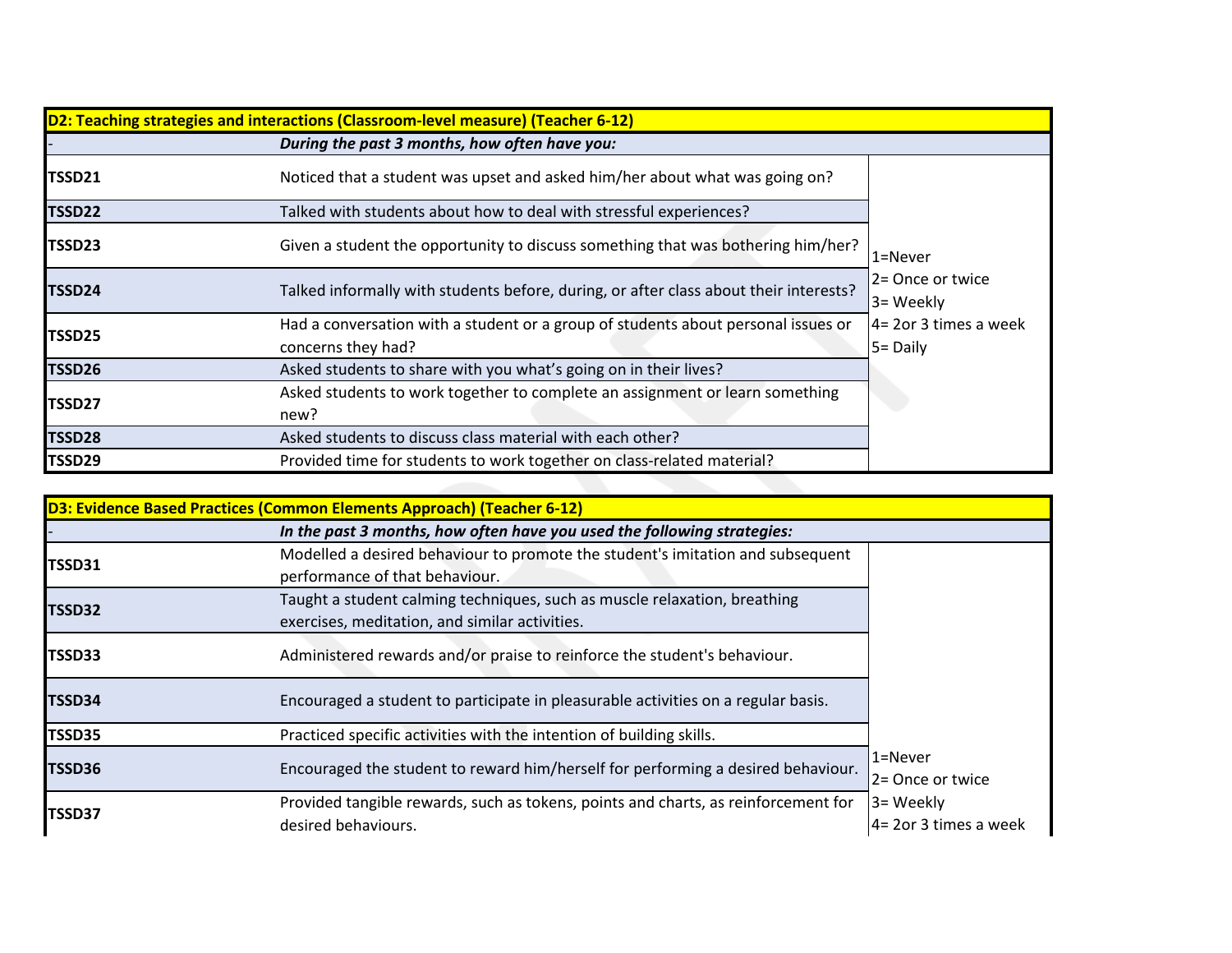| <b>TSSD38</b>  | Provided social rewards, such as praise, encouragement, and affection, to promote<br>desired behaviours.                                                        | $5 =$ Daily |
|----------------|-----------------------------------------------------------------------------------------------------------------------------------------------------------------|-------------|
| TSSD39         | Taught the student social skills with the goal of improving interpersonal<br>functioning.                                                                       |             |
| <b>TSSD310</b> | Matched the student with a peer to facilitate reciprocal learning or practice skills.                                                                           |             |
| <b>TSSD311</b> | Taught the student to solve problems by outlining steps, such as identifying the<br>problem, generating multiple solutions, and selecting the best alternative. |             |
| <b>TSSD312</b> | Selectively ignored mildly inappropriate behaviours and attended to alternative<br>behaviours.                                                                  |             |
|                |                                                                                                                                                                 |             |

| <b>E1: Personal Distress (Teacher 6-12)</b> |                                                               |                          |
|---------------------------------------------|---------------------------------------------------------------|--------------------------|
|                                             | During the past 30 days, how often do you feel the following: |                          |
| <b>TSSE1Nerv</b>                            | <b>Nervous</b>                                                | 1= None of the time      |
| <b>TSSE1Hope</b>                            | <b>Hopeless</b>                                               | 2 = A little of the time |
| <b>TSSE1Restless</b>                        | <b>Restless or Fidgety</b>                                    | 3= Some of the time      |
| <b>TSSE1Depres</b>                          | So depressed that nothing could cheer you up                  | 4= Most of the time      |
| TSSE1Effort                                 | That everything was an effort                                 | 5 = All of the time      |
| <b>TSSE1Worth</b>                           | Worthless                                                     |                          |
|                                             |                                                               |                          |

|               | <b>F1: Barriers to Addressing Student Mental Health at school (Teacher 6-12)</b>                       |                                                 |
|---------------|--------------------------------------------------------------------------------------------------------|-------------------------------------------------|
|               | How much do you agree or disagree, that the following are barriers to mental<br>health in your school: |                                                 |
| TSSF11        | Low priority given to student mental health versus other initiatives in the school.                    |                                                 |
| <b>TSSF12</b> | Lack of adequate staff training to address student mental health in the school.                        | $1 =$ Strongly disagree<br>2= Somewhat disagree |
| <b>TSSF13</b> | Stigma (negative attitudes or unfair treatment) associated with mental health<br>problems.             | 3 = Somewhat agree<br>4 = Strongly agree        |
| TSSF14        | Language and cultural barriers arising from an ethnically and racially diverse<br>student population.  |                                                 |
| <b>TSSF15</b> | Lack of contact between the school and parents.                                                        |                                                 |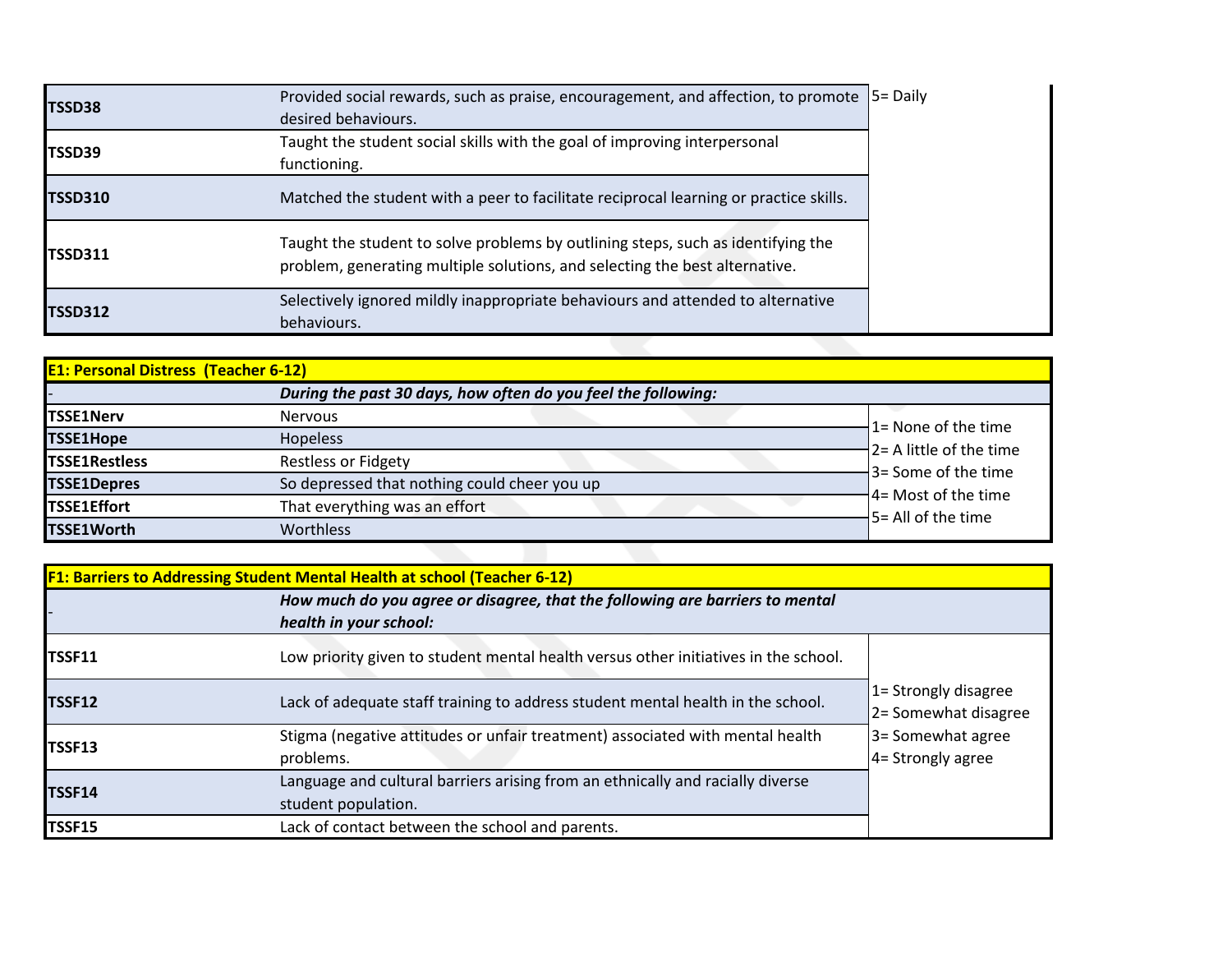|                    | <b>G1: Resources and practices in place for mental health-related emergencies (Teacher 6-12)</b> |                       |
|--------------------|--------------------------------------------------------------------------------------------------|-----------------------|
|                    | Please rate the extent to which the following resources and practices are in place               |                       |
|                    | at your school when a student mental health emergency arises:                                    |                       |
| <b>TSSG1Role</b>   | The people responsible for specific tasks or duties in a mental health emergency                 |                       |
|                    | are clearly defined.                                                                             |                       |
| <b>TSSG1Train</b>  | Staff have been trained in ways to respond appropriately to students who                         | $1 = Not in place$    |
|                    | experience mental health emergencies.                                                            | 2= Partially in place |
| <b>TSSG1Emerg</b>  | There are follow-up services available for students who experience mental health                 | $3 =$ In place        |
|                    | emergencies.                                                                                     |                       |
| <b>TSSG1Family</b> | Information about mental health emergencies is shared with families.                             |                       |

|                     | H1: Professional Development Training (Teacher 6-12)                        |           |
|---------------------|-----------------------------------------------------------------------------|-----------|
|                     | During the past 2 years, did you receive any of the following training:     |           |
| <b>TSSH1Social</b>  | Promoting social and emotional well-being                                   |           |
| lTSSH1MHC           | Creating a mentally healthy classroom                                       |           |
| <b>TSSH1Prevent</b> | Preventing mental health problems                                           |           |
| <b>TSSH1Manage</b>  | Managing behaviour problems in the classroom                                |           |
| <b>TSSH1Stigma</b>  | Reducing stigma related to mental health problems                           |           |
|                     | Recognizing signs and symptoms of mental health and/or substance abuse      | 1=No      |
| <b>TSSH1Signs</b>   | problems                                                                    | $2 = Yes$ |
| <b>TSSH1Assist</b>  | Assisting students to access help for mental health problems                |           |
| <b>TSSH1Abuse</b>   | Physical, sexual or emotional abuse                                         |           |
| TSSH1SubUse         | Serious mental health or substance use problems (i.e., depression, anxiety, |           |
|                     | aggression, suicidal behaviour, self-harm)                                  |           |
| <b>TSSH1Bully</b>   | Bullying and victimization, including cyberbullying                         |           |
| <b>TSSH1SexHass</b> | Sexual harassment or dating violence                                        |           |
|                     |                                                                             |           |

| <b>11-13: Teacher Demographics (Teacher 6-12)</b> |                                               |                         |
|---------------------------------------------------|-----------------------------------------------|-------------------------|
|                                                   | Teacher was asked to identify their gender    | 1= Female<br>$2 = Male$ |
| <b>TSSI1Sex</b>                                   |                                               |                         |
| <b>TSSI2CanadaBorn</b>                            |                                               | $1 = No$                |
|                                                   | Teacher was asked if they were born in Canada | $2 = Yes$               |
|                                                   |                                               |                         |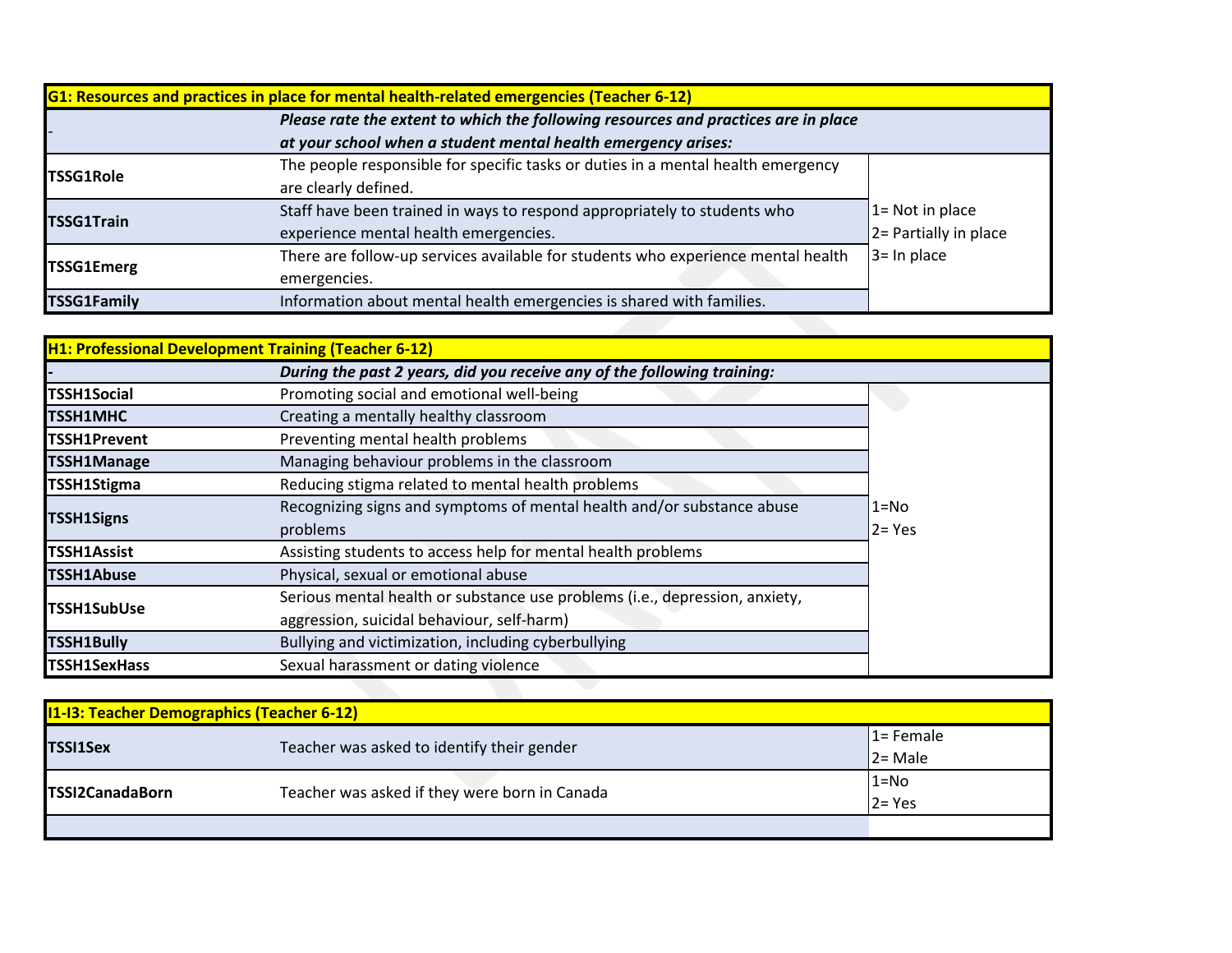| Which category best describes your race or cultural group: (Mark all that apply) |           |  |
|----------------------------------------------------------------------------------|-----------|--|
| White                                                                            |           |  |
| East Asian                                                                       |           |  |
| Southeast Asian                                                                  |           |  |
| South Asian                                                                      |           |  |
| West Asian                                                                       |           |  |
| Arab                                                                             | 1=Applies |  |
| Black African, Black Caribbean, Black Canadian/American                          |           |  |
| Latin American, Central American, South American                                 |           |  |
| Aboriginal/Native                                                                |           |  |
| Other                                                                            |           |  |
|                                                                                  |           |  |

| <b>14: Teaching Experience (Teacher 6-12)</b>                     |                |                                                                           |
|-------------------------------------------------------------------|----------------|---------------------------------------------------------------------------|
| Teacher was asked to indicate their years of teaching experience: |                |                                                                           |
| <b>TSSI4School</b>                                                | At this school | $1 =$ Less than 1 year                                                    |
| <b>TSSI4Total</b>                                                 | In total       | $2= 1-3$ years<br>$3= 3-5$ years<br>$4= 6-10$ years<br>$5=$ Over 10 years |

## **PRINCIPAL SURVEY**

| <b>A1: School Climate (Principal)</b> |                                                                              |
|---------------------------------------|------------------------------------------------------------------------------|
|                                       | How much do you agree or disagree with the following statements:             |
| <b>PA11</b>                           | Students are taught to feel responsible for how they act.                    |
| <b>PA12</b>                           | Teachers, staff, and administrators work well together in this school.       |
| <b>PA13</b>                           | This school is well regarded by the community.                               |
| <b>PA14</b>                           | Students are taught to understand how others think and feel.                 |
| <b>PA15</b>                           | Teachers work closely with parents to help students when they have problems. |
| <b>PA16</b>                           | This school has effective partnerships with community organizations.         |
| <b>PA17</b>                           | Teachers expect all students to work hard.                                   |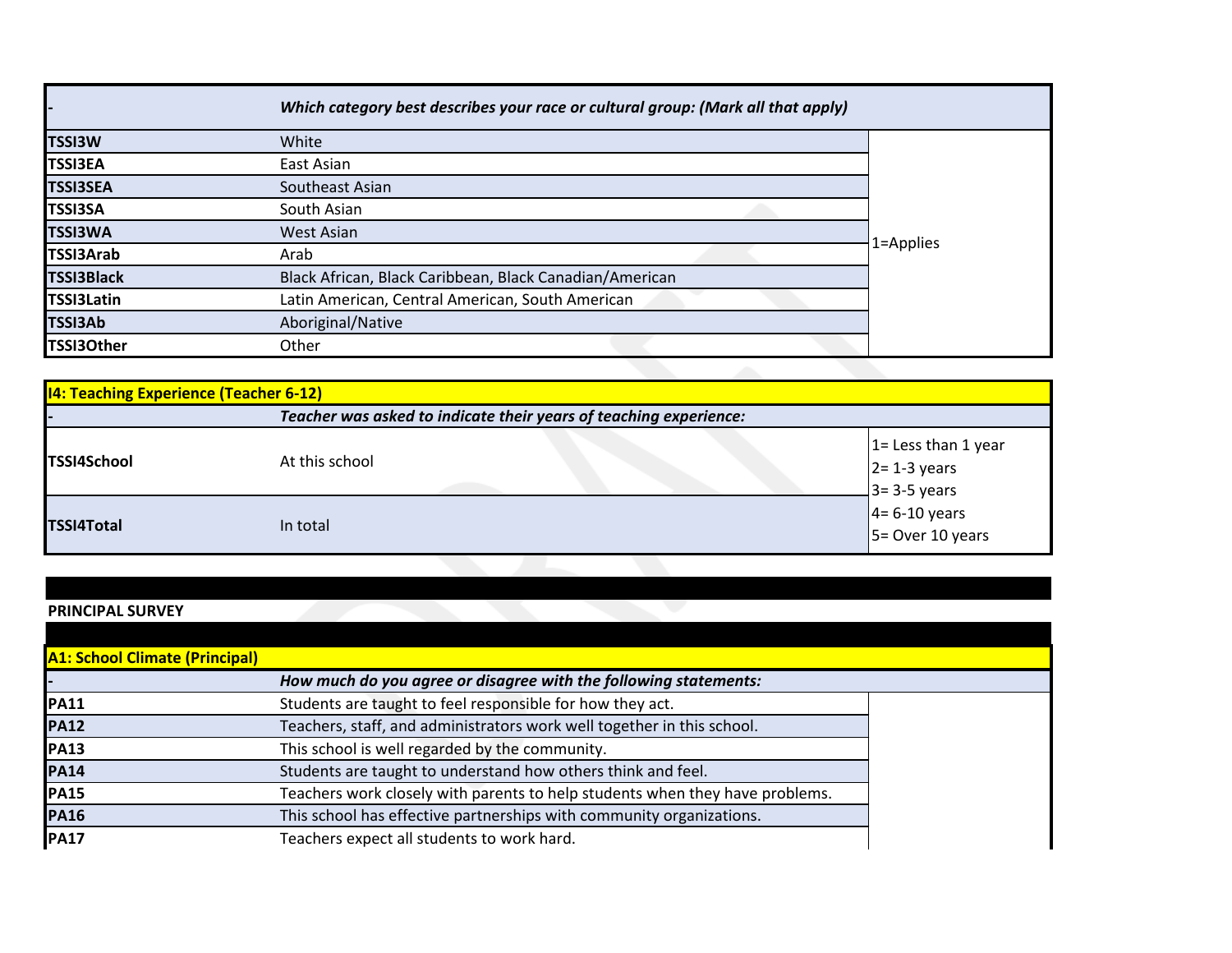| <b>PA18</b>  | Teachers show respect toward parents.                                  | 1=Disagree a lot |
|--------------|------------------------------------------------------------------------|------------------|
| <b>PA19</b>  | Students are taught that they can control their own behaviour.         | 2=Disagree       |
| <b>PA110</b> | Teachers require students to work hard to get good grades.             | $3 =$ Agree      |
| <b>PA111</b> | Students are taught how to solve conflicts with others.                | 4=Agree a lot    |
| <b>PA112</b> | Administrators and teachers support one another.                       |                  |
| <b>PA113</b> | Students are taught they should care about how others feel.            |                  |
| <b>PA114</b> | Teachers do a good job communicating with parents.                     |                  |
| <b>PA115</b> | Teachers expect students to do their best all the time.                |                  |
| <b>PA116</b> | Teachers listen to the concerns of parents.                            |                  |
| <b>PA117</b> | There is good communication among teachers, staff, and administrators. |                  |
| <b>PA118</b> | Having strong community relations is a priority in this school.        |                  |

| <b>B1: Social and Emotional Learning Programs (Principal)</b> |                                                                              |                     |  |
|---------------------------------------------------------------|------------------------------------------------------------------------------|---------------------|--|
|                                                               | <b>Questions about Social and Emotional Learning (SEL) Programs:</b>         |                     |  |
|                                                               |                                                                              | $1 = No$            |  |
| <b>IPB1SEL</b>                                                |                                                                              | $2 = Yes$           |  |
|                                                               |                                                                              | $1 = 0 - 25%$       |  |
|                                                               |                                                                              | $2 = 36 - 50%$      |  |
| <b>PB1SELb</b>                                                | What percentage of students at this school received this program?            | $3 = 51 - 75%$      |  |
|                                                               |                                                                              | $4 =$ More than 75% |  |
| <b>IPB1SELC</b>                                               |                                                                              | l 1= No             |  |
|                                                               | Did your school board require implementation of this program at your school? | $2 = Yes$           |  |

| <b>B2: Violence Prevention or Peace Promotion Programs (Principal)</b> |                                                                              |                     |
|------------------------------------------------------------------------|------------------------------------------------------------------------------|---------------------|
|                                                                        | <b>Questions about Violence Prevention Programs:</b>                         |                     |
| <b>PB2VPPP</b>                                                         | Since the beginning of this school year, has a Violence Prevention or Peace  | l 1= No             |
|                                                                        | Promotion Program been implemented?                                          | $2 = Yes$           |
| <b>PB2VPPP</b>                                                         |                                                                              | $1 = 0 - 25%$       |
|                                                                        |                                                                              | $ 2 = 36 - 50\% $   |
|                                                                        | What percentage of students at this school received this program?            | $3 = 51 - 75%$      |
|                                                                        |                                                                              | $4 =$ More than 75% |
| <b>IPB2VPPP</b>                                                        |                                                                              | $1 = No$            |
|                                                                        | Did your school board require implementation of this program at your school? | l2= Yes             |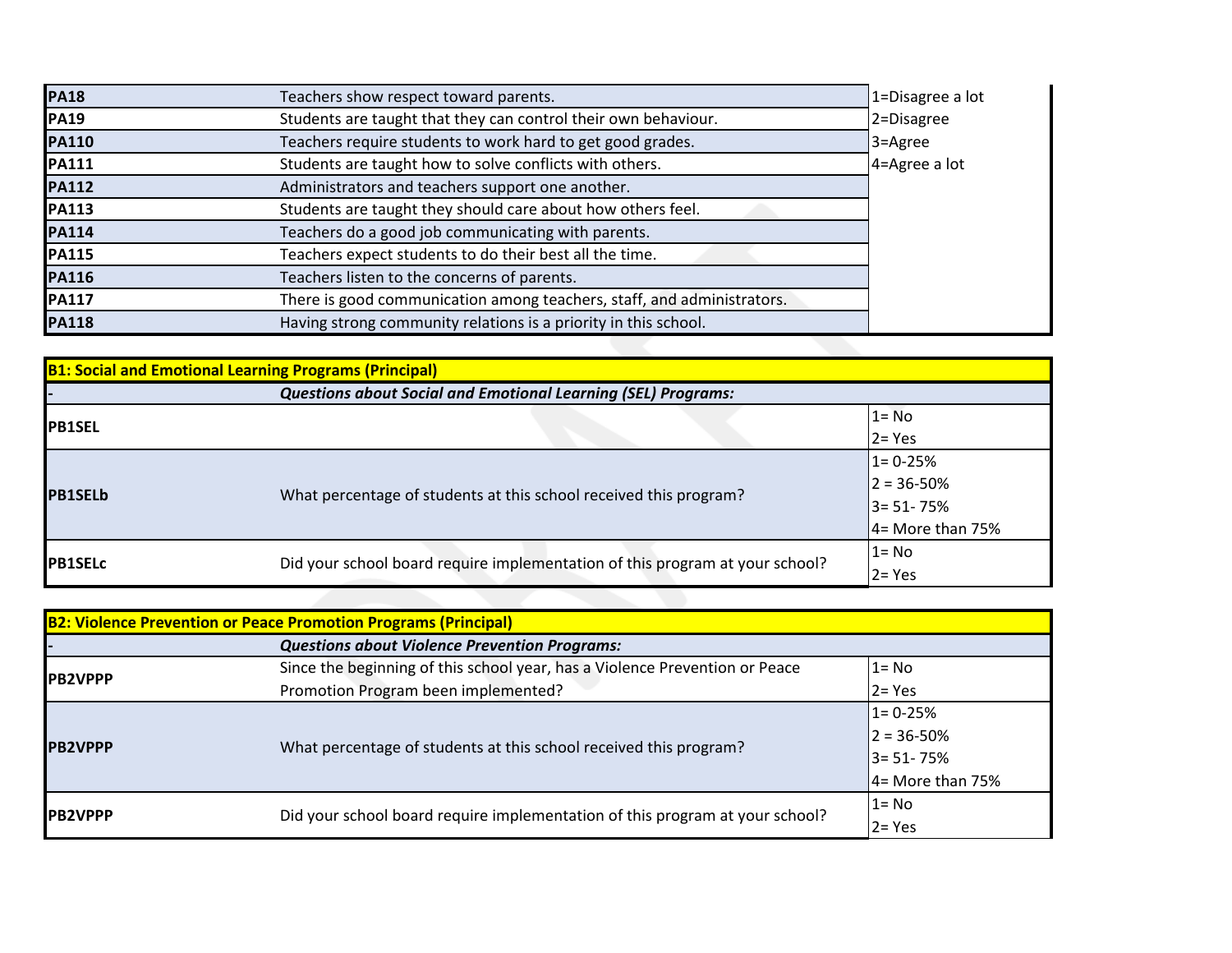| <b>B3: Risk Prevention or Health Promotion Programs (Principal)</b> |                                                                                    |                     |  |
|---------------------------------------------------------------------|------------------------------------------------------------------------------------|---------------------|--|
|                                                                     | <b>Questions about Risk Prevention or Health Promotion Programs:</b>               |                     |  |
|                                                                     | Since the beginning of this school year, has a Risk Prevention or Health Promotion | $1 = No$            |  |
| <b>IPB3RPHPP</b>                                                    | Program been implemented in your school?                                           | $2 = Yes$           |  |
| <b>IPB3RPHPPb</b>                                                   | What percentage of students at this school received this program?                  | $1 = 0 - 25%$       |  |
|                                                                     |                                                                                    | $2 = 36 - 50%$      |  |
|                                                                     |                                                                                    | 3= 51-75%           |  |
|                                                                     |                                                                                    | $4 =$ More than 75% |  |
| <b>IPB4RPHPPc</b>                                                   | Did your school board require implementation of this program at your school?       | l1= No              |  |
|                                                                     |                                                                                    | $2 = Yes$           |  |
|                                                                     |                                                                                    |                     |  |

| <b>B4: Emotional Regulation Program (Principal)</b> |                                                                                   |                     |  |
|-----------------------------------------------------|-----------------------------------------------------------------------------------|---------------------|--|
|                                                     | <b>Questions about Emotional Regulation Programs:</b>                             |                     |  |
|                                                     | Since the beginning of this school year, has an Emotional Regulation program been | $1 = No$            |  |
| <b>IPB4ERSMCSP</b>                                  | implemented in your school?                                                       | $2 = Yes$           |  |
| <b>IPB4ERSMCSPb</b>                                 | What percentage of students at this school received this program?                 | $1 = 0 - 25%$       |  |
|                                                     |                                                                                   | $2 = 36 - 50\%$     |  |
|                                                     |                                                                                   | <b>3= 51-75%</b>    |  |
|                                                     |                                                                                   | $4 =$ More than 75% |  |
| <b>IPB4ERSMCSPc</b>                                 | Did your school board require implementation of this program?                     | $1 = No$            |  |
|                                                     |                                                                                   | $2 = Yes$           |  |
|                                                     |                                                                                   |                     |  |

**C1: Strategies to coordinate mental health activities and services (Principal)** *How frequently have school staff used the following strategies to coordinate* 

|             | mental health activities and services for students in your school:                              |                                           |
|-------------|-------------------------------------------------------------------------------------------------|-------------------------------------------|
| PC11        | Interdisciplinary team meetings among mental health staff.                                      |                                           |
| <b>PC12</b> | oint planning sessions between mental health staff and regular classroom teachers.              |                                           |
| PC13        | Joint planning sessions between mental health staff and special education teachers. [1= Monthly | 2 = Quarterly                             |
| PC14        | Professional development on mental health topics for regular school staff.                      | $3 =$ Annually<br>1- Not this school year |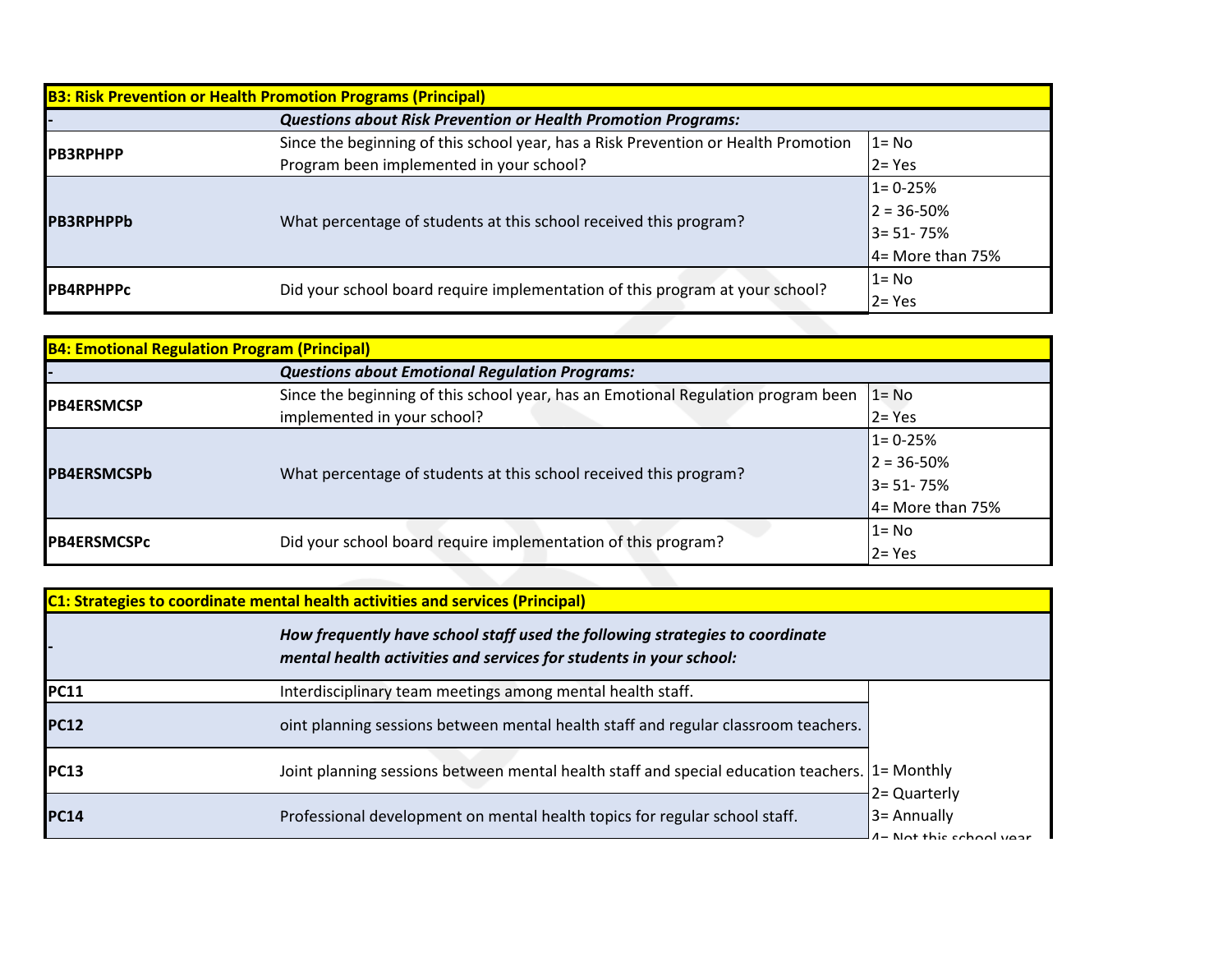| IPC15       | Sharing of mental health resources among school staff (e.g., printed materials,<br>videos, exchange of referral information). | $14-110111113311100111001$ |
|-------------|-------------------------------------------------------------------------------------------------------------------------------|----------------------------|
| <b>PC16</b> | Informal communication about mental health issues or services (phone, e-mail)<br>among school staff.                          |                            |

| <b>C2: Formal agreements with children's mental health agency (Principal)</b> |                                                                                                                                                                                                                                                                                         |          |
|-------------------------------------------------------------------------------|-----------------------------------------------------------------------------------------------------------------------------------------------------------------------------------------------------------------------------------------------------------------------------------------|----------|
| <b>PC2</b>                                                                    | Is there a school staff person or mental health team at your school that is<br>responsible for working closely with community health and mental health providers $\begin{bmatrix} 2 \\ 2 \\ 2 \end{bmatrix}$ Yes<br>to improve cross-referrals and enhance linkages with the community? | $1 = No$ |

|                     | <b>D1: How are mental health services staffed (Principal)</b>              |           |
|---------------------|----------------------------------------------------------------------------|-----------|
|                     | Select if the following mental health services are staffed in your school: |           |
| <b>PD1School</b>    | Mental health staff are school-based                                       |           |
| PD1Board            | Mental health staff are board-based                                        |           |
| <b>PD1Community</b> | Mental health staff are community-based                                    | 1=Applies |
| PD1No               | No mental health services available                                        |           |

|                        | How many FTEs do you have in or available to your school for each of the |                         |
|------------------------|--------------------------------------------------------------------------|-------------------------|
|                        | following types of staff:                                                |                         |
| <b>PD2CYW</b>          | Child and Youth Workers/Counsellors                                      |                         |
| <b>PD2SW</b>           | Social Workers                                                           | # of Full-Time          |
| PD2Psych               | Psychologists                                                            | <b>Equivalents</b>      |
| <b>PD2MHN</b>          | <b>Mental Health Nurses</b>                                              | (Based on 35 hour work) |
| <b>PD2CM</b>           | <b>Case Managers</b>                                                     | week) verify the        |
| <b>PD2SAC</b>          | <b>Substance Abuse Counsellors</b>                                       | hour/week FTE           |
| PD2Counc               | Counsellors                                                              | detemination            |
| <b>PD2Psychiatrist</b> | Psychiatrists                                                            |                         |

| <b>D3: Mental Health Services available at School (Principal)</b>          |  |
|----------------------------------------------------------------------------|--|
| Are the following mental health services available on-site at your school: |  |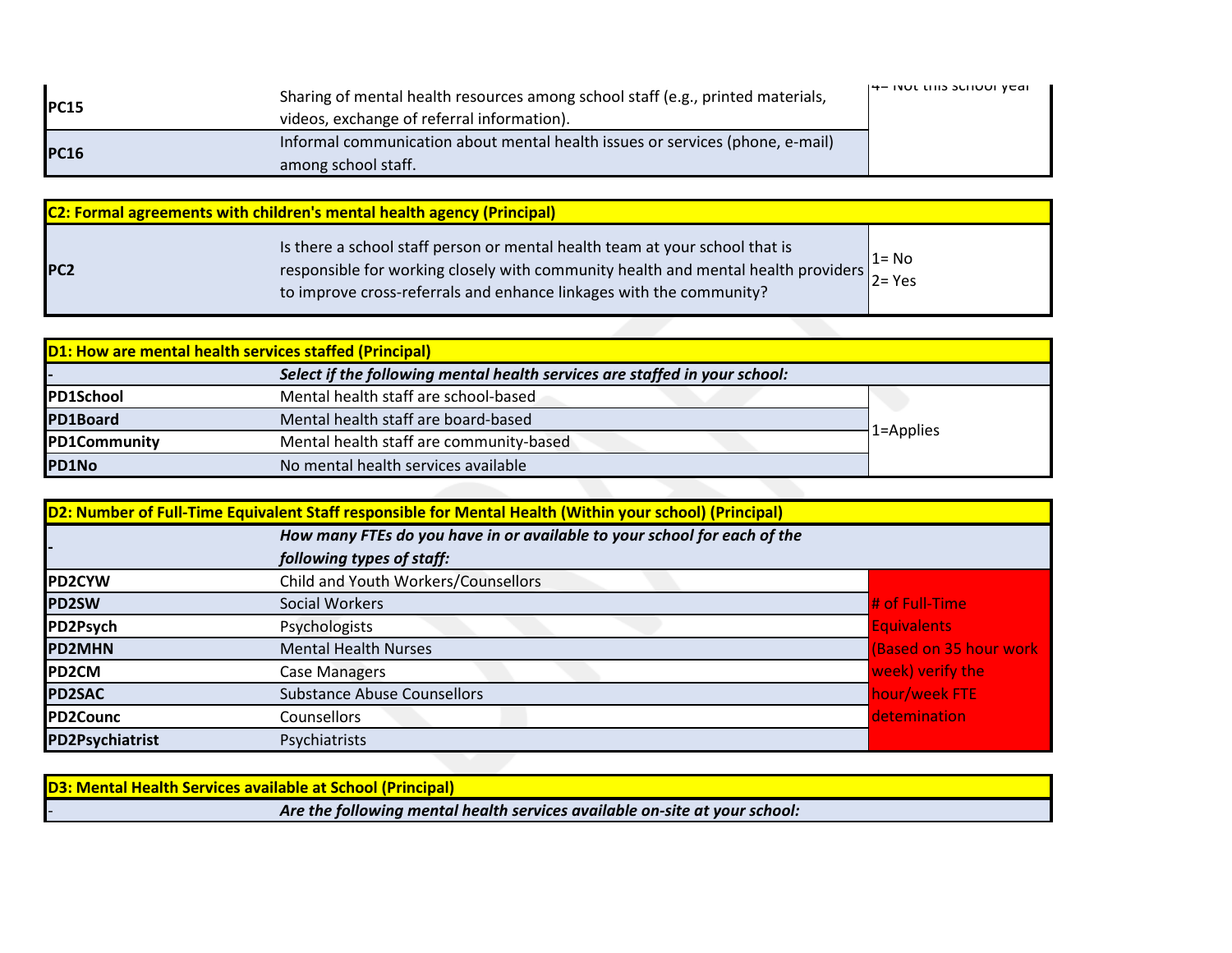| <b>PD3AssessP</b>  | Assessment for emotional or behavioural problems (including behavioural<br>observation, psychosocial assessment and psychological testing) |           |  |
|--------------------|--------------------------------------------------------------------------------------------------------------------------------------------|-----------|--|
| PD32DA             | Diagnostic assessment (comprehensive psychological evaluation)                                                                             |           |  |
| PD31MA             | Behaviour management consultation with teachers, students or families                                                                      |           |  |
| PD324CM            | Case management, including monitoring and coordination of services                                                                         | 1= No     |  |
| PD315Ref           | Referral to specialized programs or services for emotional or behavioural problems                                                         | $2 = Yes$ |  |
|                    | or disorders                                                                                                                               |           |  |
| <b>PD326Crisis</b> | Crisis intervention                                                                                                                        |           |  |
| PD317IndCouns      | Individual counselling/therapy                                                                                                             |           |  |
| PD328GrpCouns      | Group counselling/therapy                                                                                                                  |           |  |
| PD319SubCouns      | Substance abuse counselling                                                                                                                |           |  |
| PD310FamSupp       | Family support services (e.g. child/family advocacy, counselling)                                                                          |           |  |
|                    |                                                                                                                                            |           |  |

| <b>D4: Referral and Coordination Practices (Principal)</b> |                                                                                                                                             |           |
|------------------------------------------------------------|---------------------------------------------------------------------------------------------------------------------------------------------|-----------|
|                                                            | What are your general practices for routine referrals to and coordination with<br>community based mental health organizations or providers? |           |
| <b>IPD4PassRef</b>                                         | Staff make passive referrals (e.g. give brochures, lists, phone numbers of providers).                                                      |           |
|                                                            | Staff make active referrals (e.g. staff complete form with family, make calls or                                                            |           |
| <b>PD4ActiveRef</b>                                        | appointments, assist with transportation).                                                                                                  | 1=Applies |
| <b>PD4FUS</b>                                              | Staff follow-up with student/family (e.g. calls to ensure appointment kept, assess                                                          |           |
|                                                            | satisfaction with referral, need for follow-up).                                                                                            |           |
| <b>PD4FUP</b>                                              | Staff follow-up with provider (via phone, e-mail, mail).                                                                                    |           |
| <b>PD4TM</b>                                               | Staff attend team meetings with community providers.                                                                                        |           |

| <b>D5: Resources and practices for mental health-related emergencies (Principal)</b> |                                                                                    |                         |  |
|--------------------------------------------------------------------------------------|------------------------------------------------------------------------------------|-------------------------|--|
|                                                                                      | Please rate the extent to which the following resources and practices are in place |                         |  |
|                                                                                      | at your school when a student mental health emergency arises:                      |                         |  |
| <b>PD5Role</b>                                                                       | The people responsible for specific tasks or duties in a mental health emergency   |                         |  |
|                                                                                      | are clearly defined.                                                               |                         |  |
| <b>PD5Train</b>                                                                      | Staff have been trained in ways to appropriately respond to students who           | $1 = Not in place$      |  |
|                                                                                      | experience mental health emergencies.                                              | $ 2$ Partially in place |  |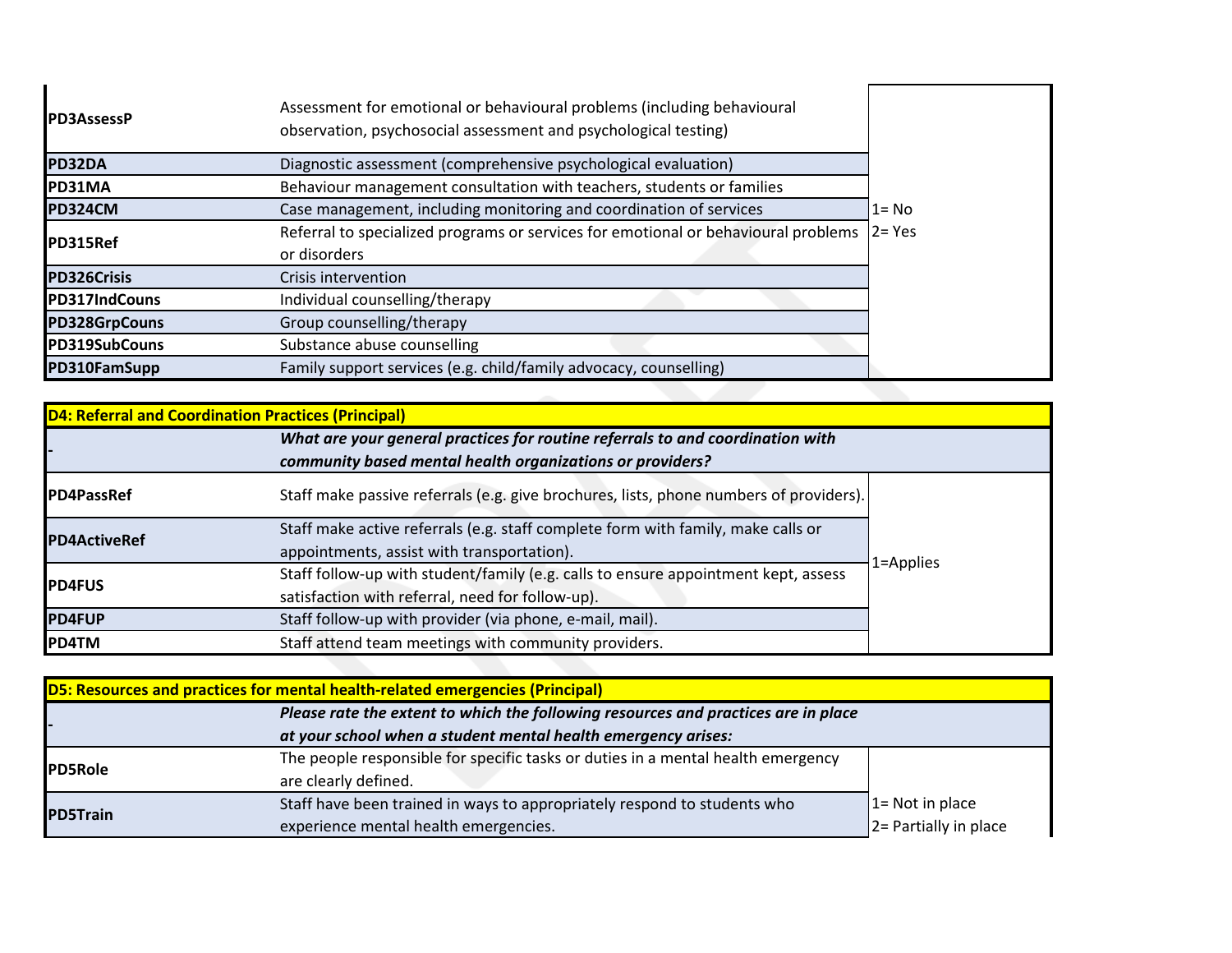| <b>PD5Emerg</b>  | There are follow-up services available for students who experience mental health $\vert$ 3= In place |  |
|------------------|------------------------------------------------------------------------------------------------------|--|
|                  | emergencies.                                                                                         |  |
| <b>PD5Family</b> | Information about mental health emergencies is shared with families.                                 |  |

| <b>E1: Barriers to Addressing Student Mental Health at school (Principal)</b> |                                                                                                       |                                              |  |
|-------------------------------------------------------------------------------|-------------------------------------------------------------------------------------------------------|----------------------------------------------|--|
|                                                                               | How much do you agree or disagree, that the following are barriers to mental                          |                                              |  |
|                                                                               | health in your school:                                                                                |                                              |  |
| <b>PE11</b>                                                                   | Inadequate funding and support for school-based mental health programs and<br>services for students.  |                                              |  |
| <b>PE12</b>                                                                   | Lack of community-based mental health programs and services for children and<br>adolescents.          |                                              |  |
| <b>PE13</b>                                                                   | Failure to coordinate programs and services between school and community.                             |                                              |  |
| <b>PE14</b>                                                                   | Low priority given to student mental health versus other initiatives in the school.                   | 1= Strongly disagree<br>2= Somewhat disagree |  |
| <b>PE15</b>                                                                   | Lack of adequate staff training to address student mental health in the school.                       | 3= Somewhat agree<br>4= Strongly agree       |  |
| <b>PE16</b>                                                                   | Stigma (negative attitudes or unfair treatment) associated with mental health<br>problems.            |                                              |  |
| <b>PE17</b>                                                                   | Language and cultural barriers arising from an ethnically and racially diverse<br>student population. |                                              |  |
| <b>PE18</b>                                                                   | Lack of contact between the school and parents.                                                       |                                              |  |
| <b>PE19</b>                                                                   | Difficulties gaining parental cooperation and consent.                                                |                                              |  |

| F1: Professional Development Training (Principal) |                                                                                    |                              |
|---------------------------------------------------|------------------------------------------------------------------------------------|------------------------------|
|                                                   | During the past two years, did you receive any training in the following topics:   |                              |
| <b>PF1Social</b>                                  | Promoting social and emotional well-being                                          |                              |
| <b>PF1MHC</b>                                     | Creating a mentally healthy school                                                 |                              |
| <b>PF1Prevent</b>                                 | Preventing mental health problems                                                  |                              |
| PF1Manage                                         | Managing student behaviour                                                         |                              |
| PF1Stigma                                         | Reducing stigma related to mental health problems                                  |                              |
| <b>PF1Signs</b>                                   | Recognizing signs and symptoms of mental health and/or substance abuse<br>problems | $1 = No$<br>$2 - V_{\alpha}$ |